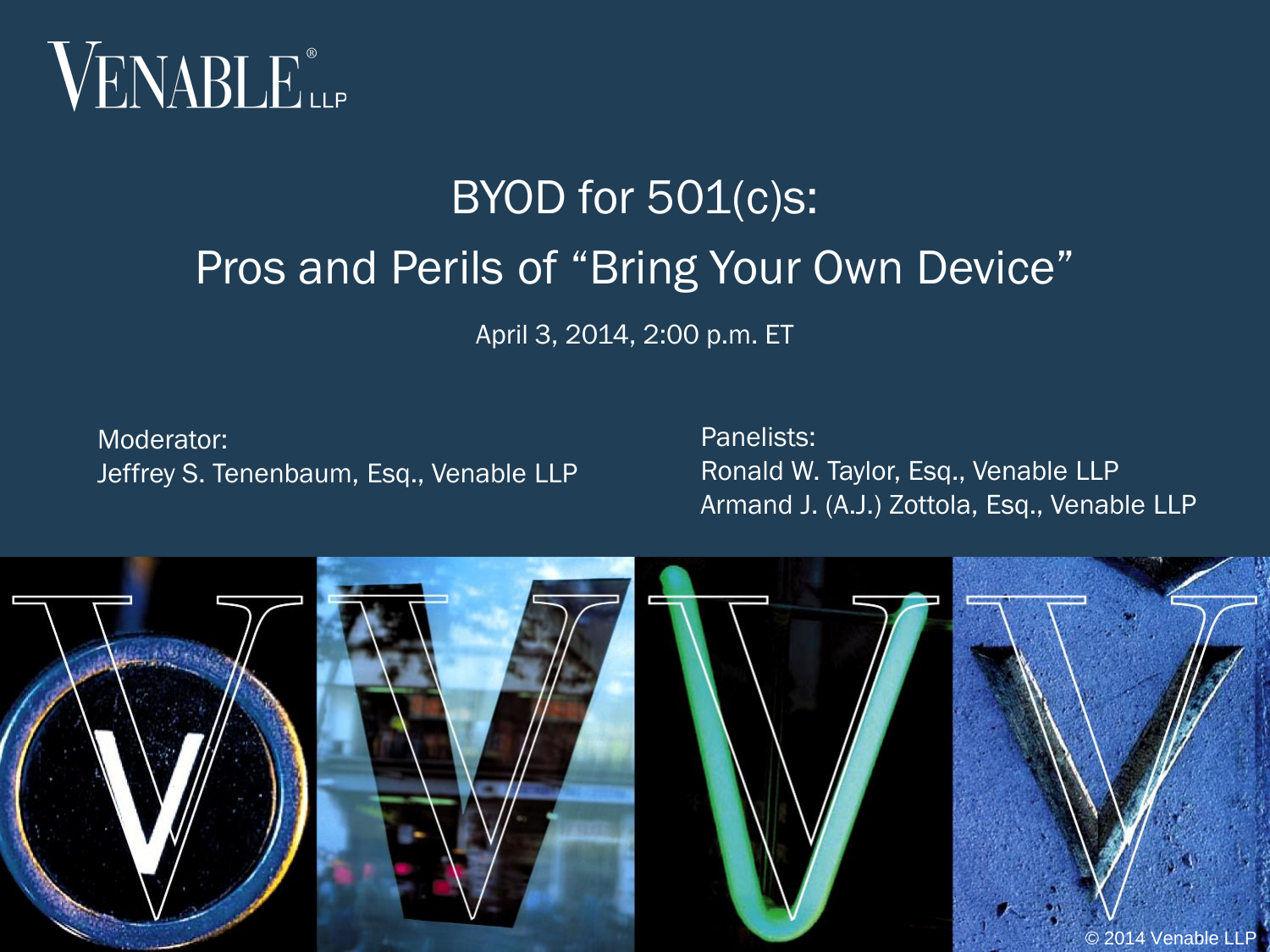## $VENABLE$

## **Panelist Biographies**

#### **Ronald W. Taylor**, Venable LLP



Ron Taylor heads Venable's Maryland Labor and Employment Practice Group and its national OSHA practice. Mr. Taylor has been repeatedly listed in Chambers USA: America's Leading Lawyers for Business, Best Lawyers in America, and Maryland Super Lawyers as one of the leading employment lawyers in Maryland. He was recently selected as one of the top 100 lawyers in Maryland and has been described as one of the most recognized lawyers in the field, noted for his sound judgment and ability to resolve problems efficiently with good results for his

clients as well as for his experience with occupational safety and health law. He is a fellow of the prestigious College of Labor and Employment Lawyers.

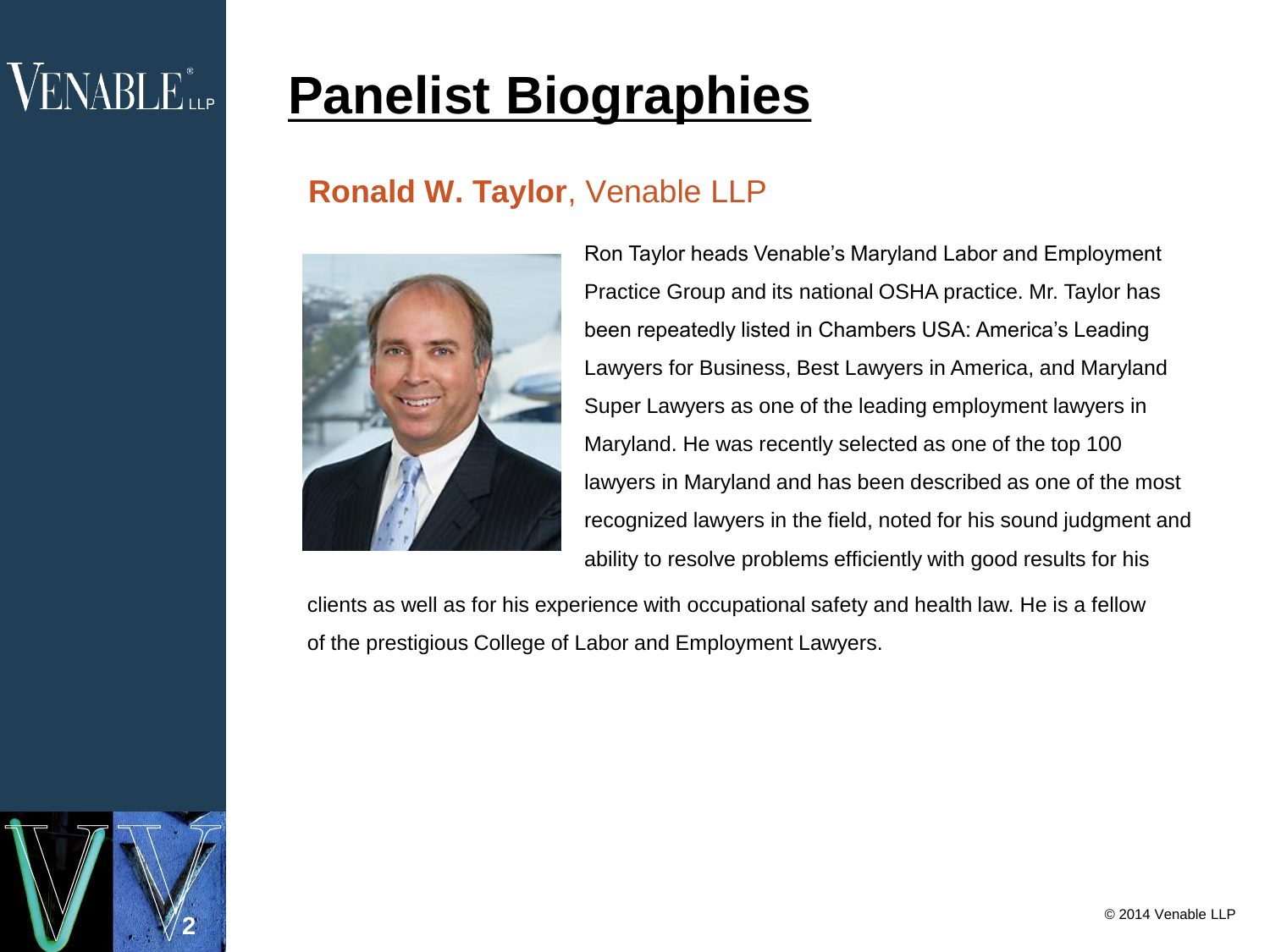## $VENABLE$

**3**

## **Panelist Biographies**

#### **Armand J. (A.J.) Zottola**, Venable LLP



Working at the intersection of commerce and technology, A.J. Zottola focuses his practice on the exploitation of intellectual property, intangible and technology assets in business and strategic relationships. His extensive experience also helps clients resolve and craft settlement arrangements for misappropriation and infringement matters and for disputes involving commercial and licensing agreements. In addition, he regularly counsels clients on

intellectual property, e-commerce and privacy issues, and prosecutes and manages U.S. and foreign trademark and copyright portfolios.

His in-depth technology knowledge, recognized by BEST LAWYERS, LEGAL 500, and CHAMBERS, helps clients achieve practical and creative solutions to procure, exploit, manage and protect their intangible and proprietary assets. Whether resolving employer/employee intellectual property ownership issues, assessing new technology developments, or acquiring technology assets through mergers and acquisitions, Mr. Zottola assists a variety of companies and funding sources in maximizing asset value, identifying new opportunities for business expansion and generation, and preventing the unwanted loss or infringement of proprietary rights.

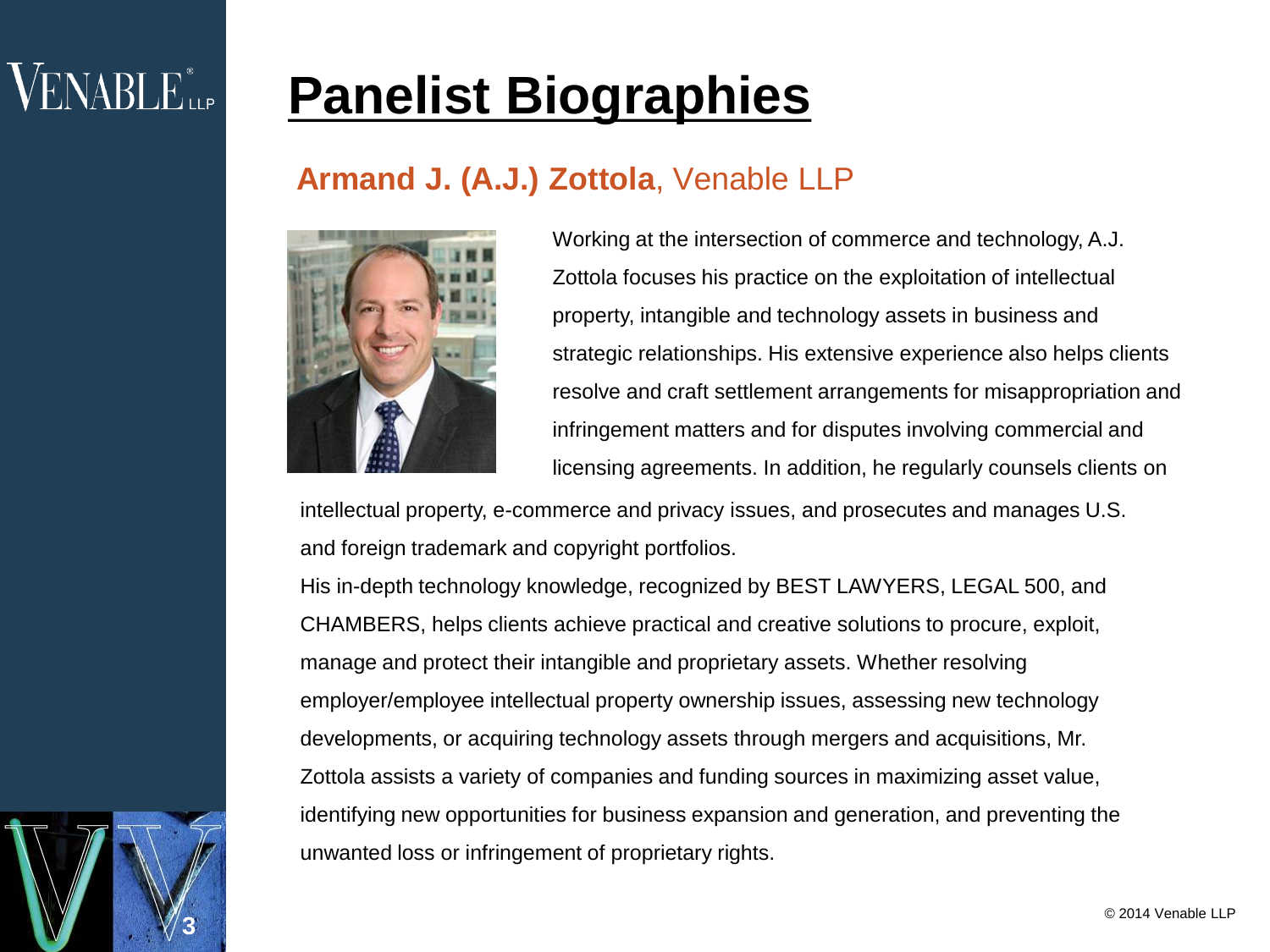

### **Current Issues**

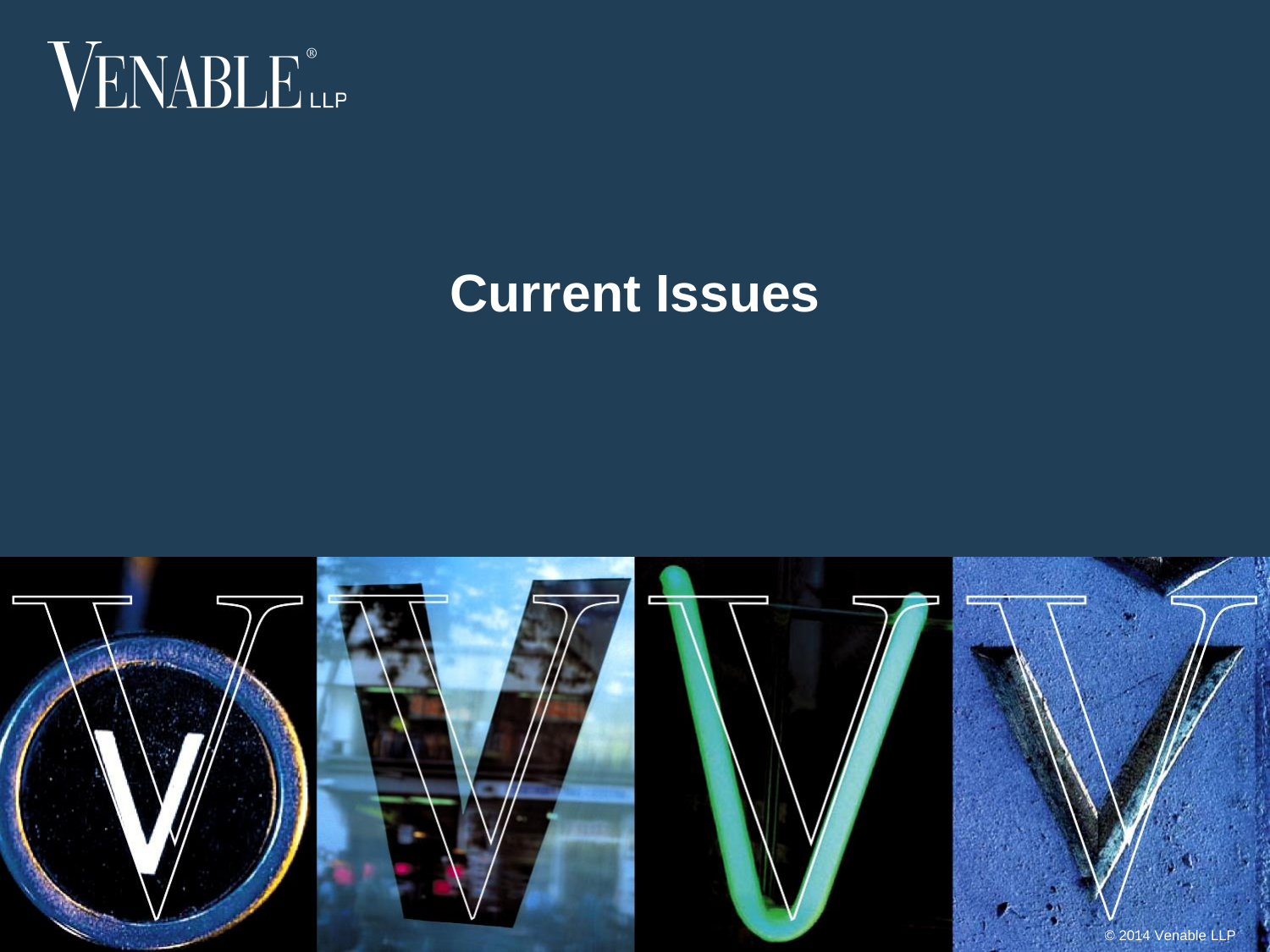## **What Is Bring Your Own Device?**

- Central management of the security of personallyowned mobile devices, including smart phones and tablets, to support the following security objectives:
	- **Confidentiality** ensure that transmitted and stored data cannot be read by unauthorized parties
	- **Integrity** detect any intentional or unintentional changes to transmitted and stored data
	- **Availability** ensure that users can access resources using mobile devices whenever needed

*See, e.g.* NIST Guidelines for Managing the Security of Mobile Devices (800-124).

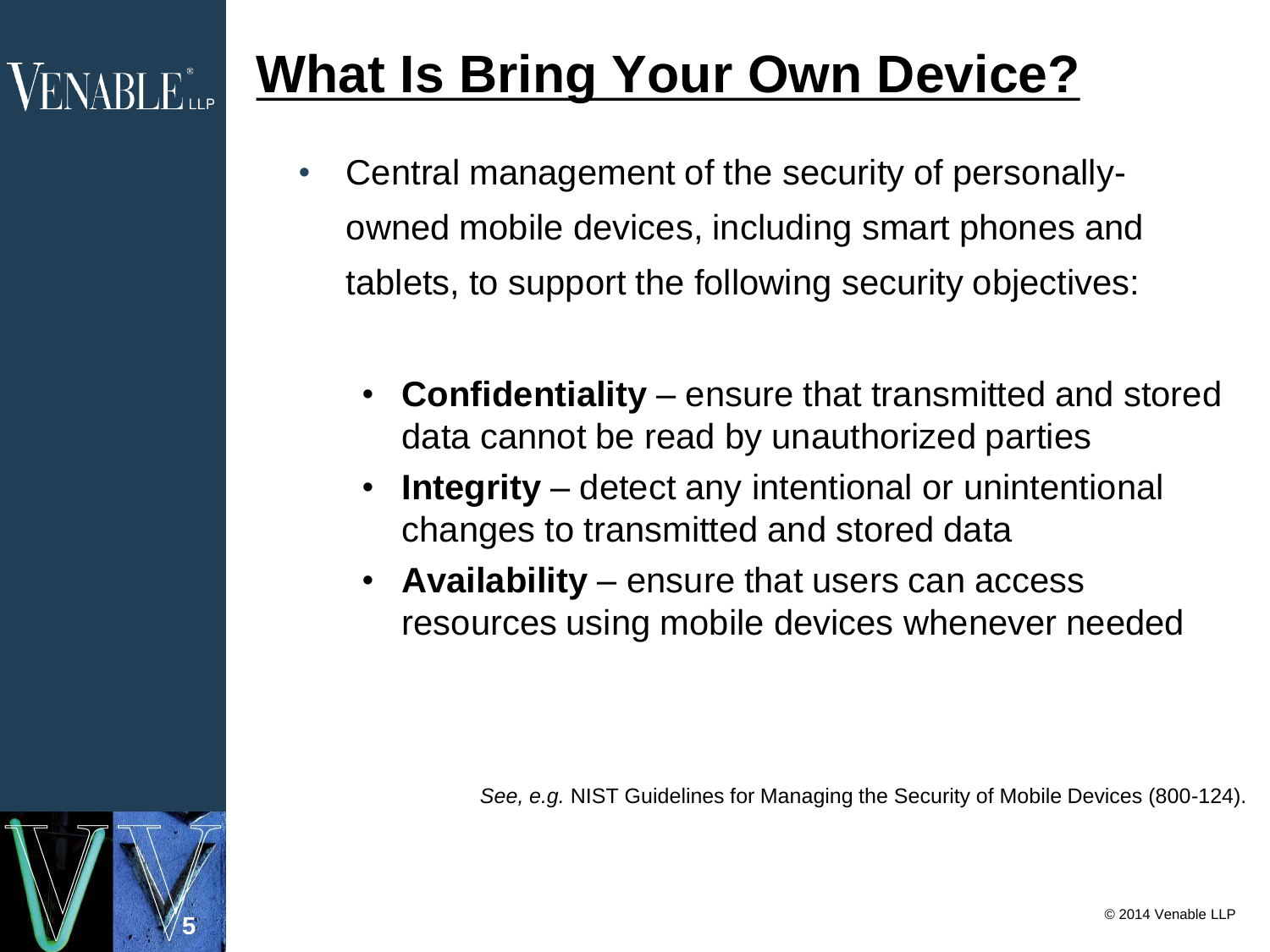# **What Issues Are Presented by BYOD?**

- Hypothetical 1: During a board meeting, the CEO makes reference to a sensitive document, which he has emailed to his personal smartphone from his corporate account.
- Hypothetical 2: An employee loses a dual-use device.
- Hypothetical 3: An employee's dual-use device is infected with malware.
- Hypothetical 4: Your nonprofit is sued and is asked to disclose information from an employee's device.

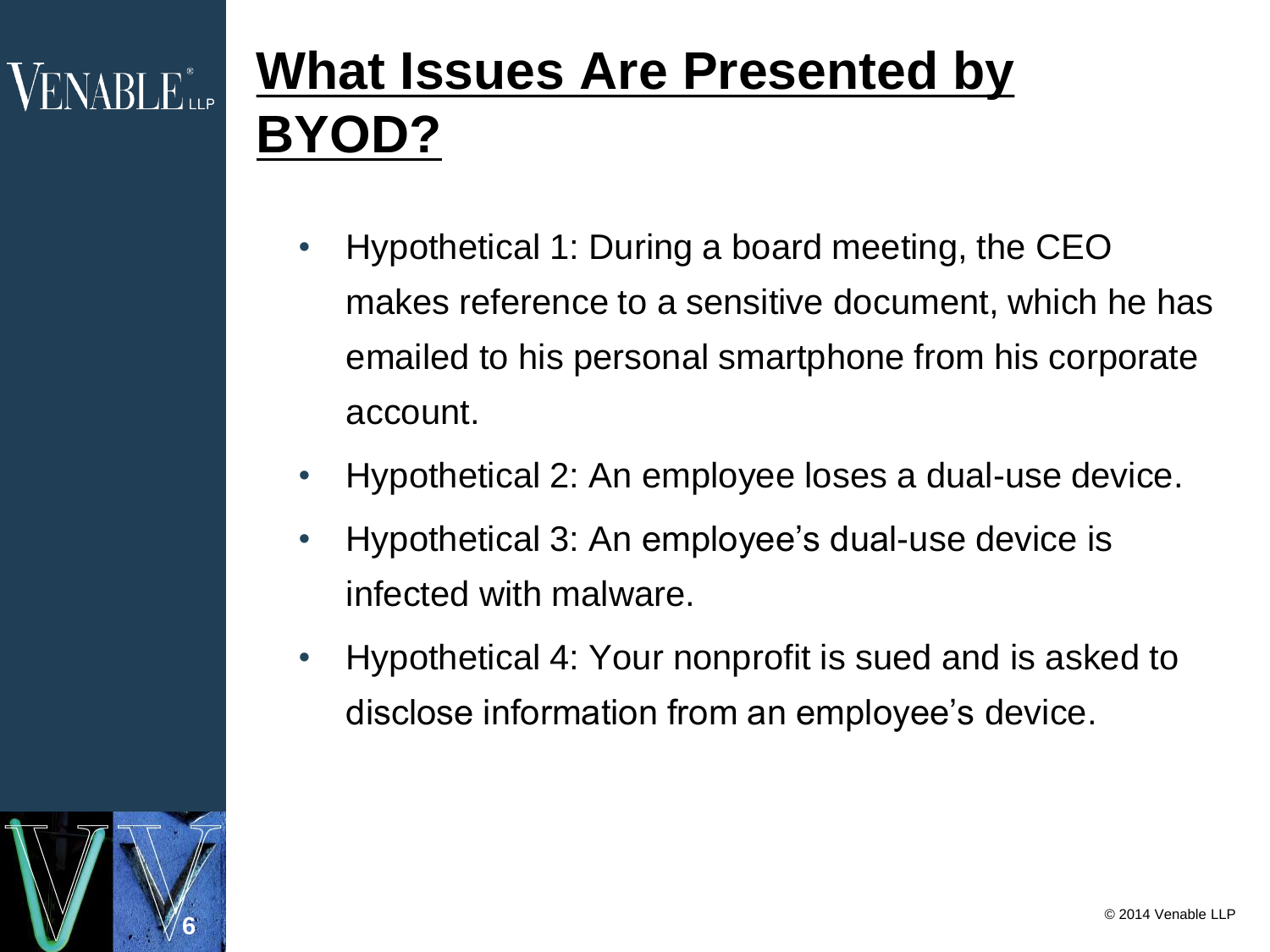## **Unsecure Information**

- BYOD programs and dual-use devices necessarily involve taking information outside of the protection of a company's private servers
- Trade secrets must be subject to reasonable efforts to maintain its secrecy
- Devices that are lost, stolen, or used on unsecured networks can result in the loss of information

*Did you know: Between 2009 and 2011, 48 mobile devices were lost or stolen from NASA, including an unencrypted laptop with command and control codes for the International Space Station.*

*http://oig.nasa.gov/Special-Review/SpecialReview(12-17-12).pdf*

**7**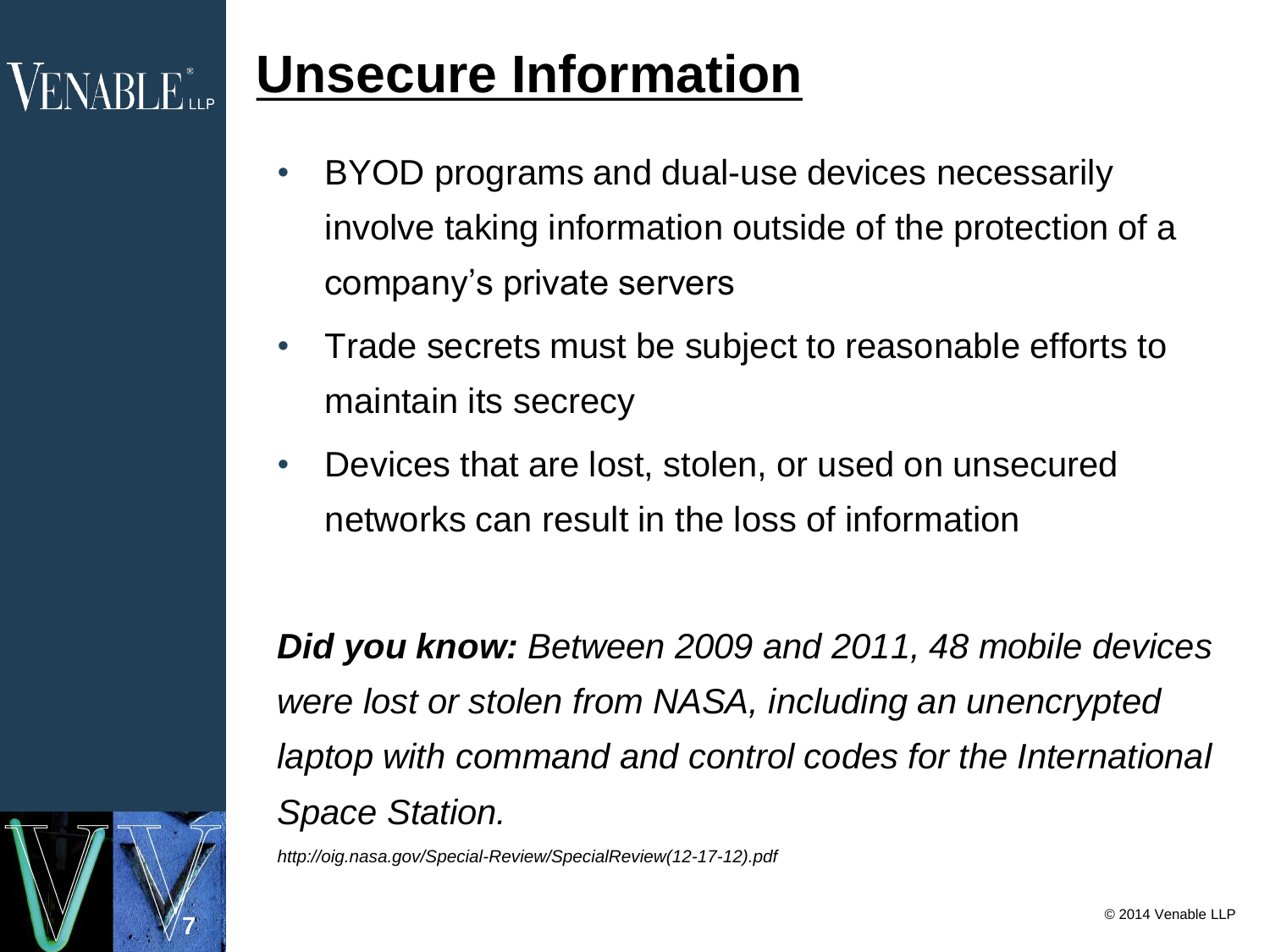# VENABLE...

**8**

# **Overlap of Workspace and Personal**  pace

- Employees may store personal information on a dualuse device, complicating security procedures such as remote-wipes and GPS tracking
- Retrieving data and devices from employees that quit or are fired can be complicated
- BYOD policies that do not obtain informed written consent may not be enforceable

*Did you know: In 2010, a publishing company accidentally remote-wiped an employee's dual-use device, destroying her contacts, photos and media, and the phone's ability to make calls.*

http://www.npr.org/2010/11/22/131511381/wipeout-when-your-company-kills-your-iphone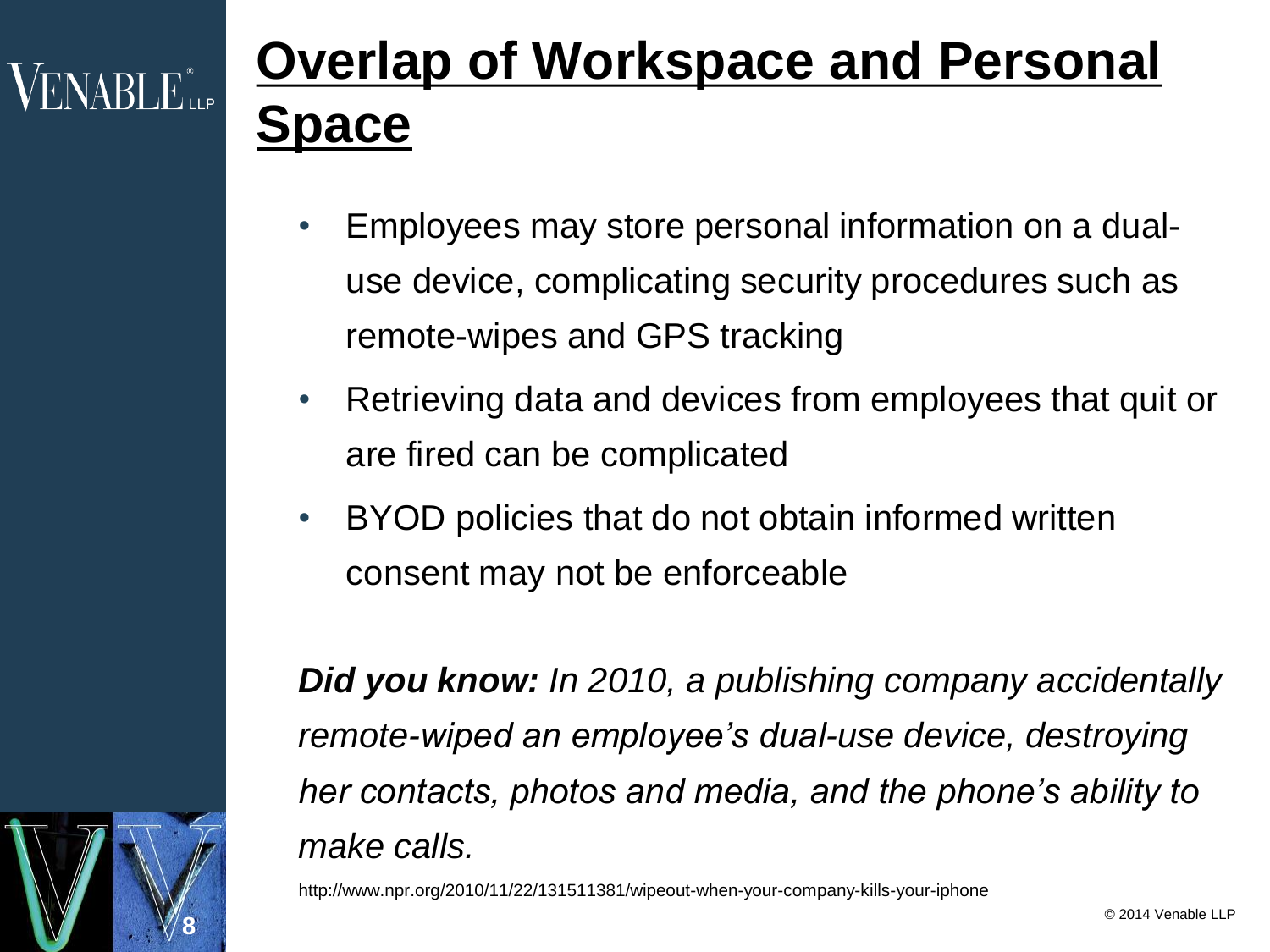## **BYOD and Privacy**

**9**

**VENABLE** 

- Businesses that store consumer information (Social Security, driver's license, credit card, and account numbers) have security obligations, and BYOD expands the area a company must protect
- A breach of security on an employee's personal device can lead to government enforcement actions, civil penalties, and litigation

*Did you know: The Massachusetts Attorney General has obtained penalties from companies that failed to meet Massachusetts cybersecurity and encryption requirements.* http://www.mass.gov/ago/news-and-updates/press-releases/2013/140k-settlement-over-medical-info-disposed-of-atdump.html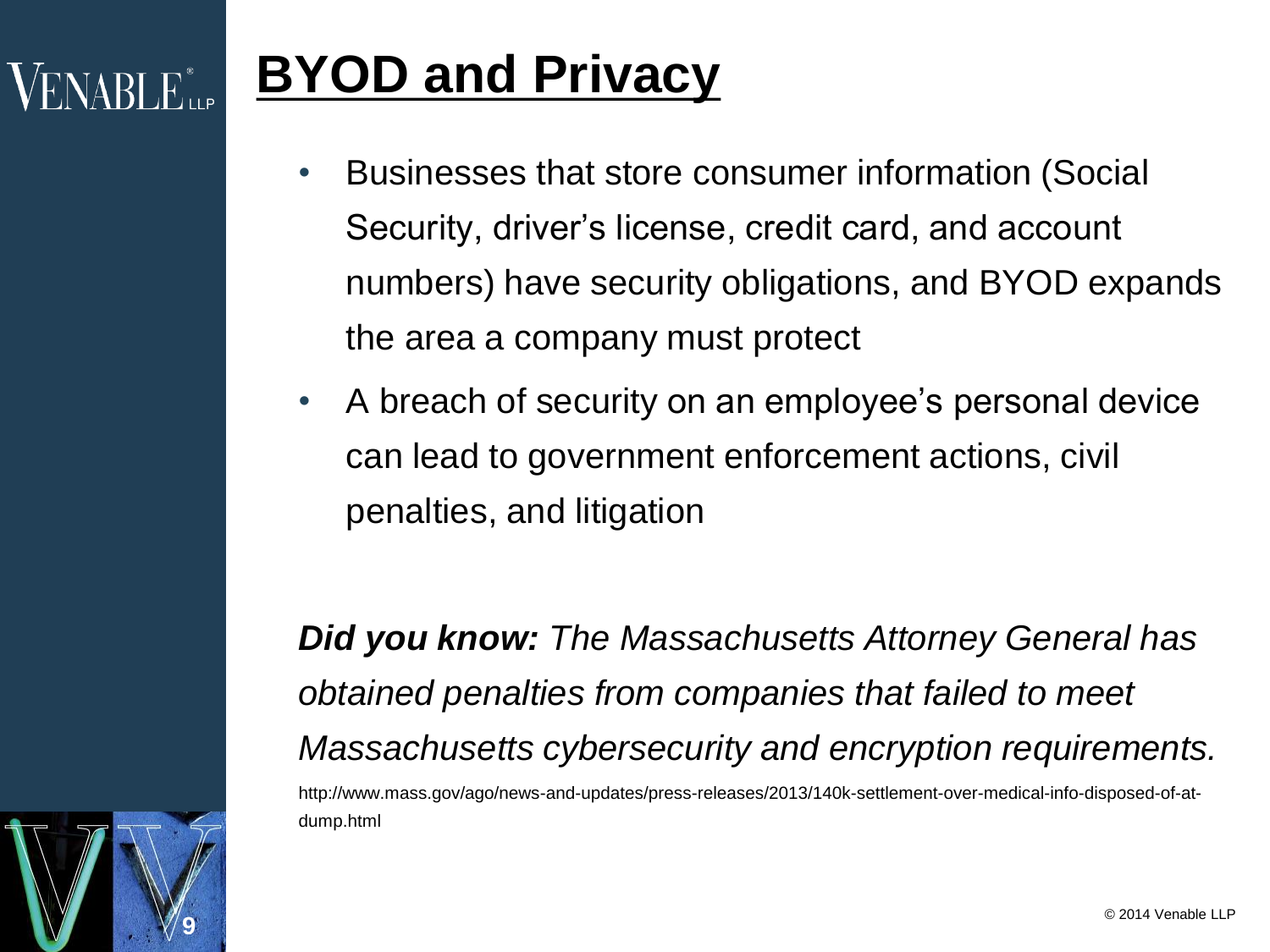

#### **Overview of BYOD Policies**

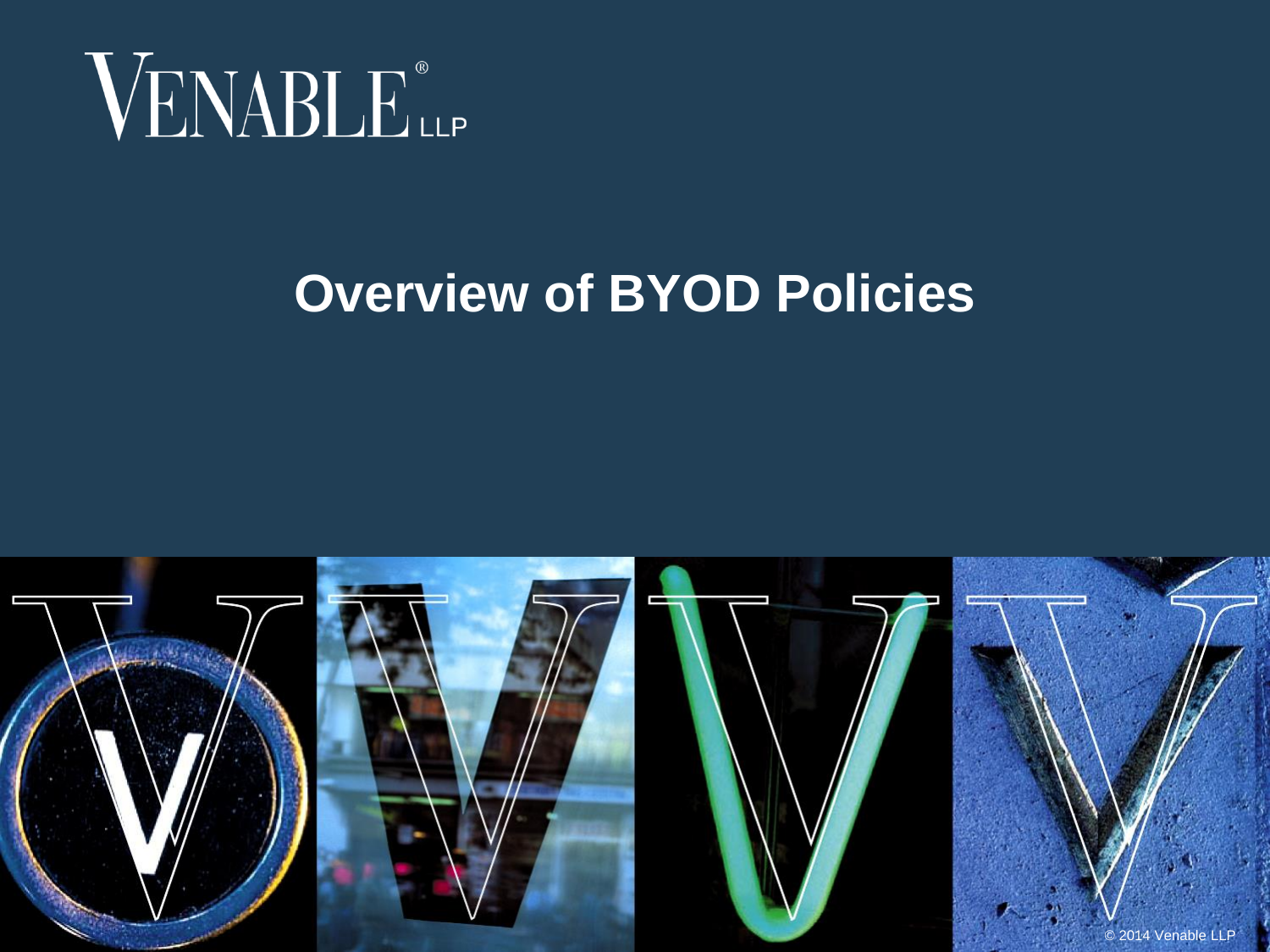# **Outline of a BYOD Policy**

- **Parameters:** Define who can participate or are subject to the policy
- **Scope:** What devices? What conduct?
- **Security:** Set boundaries and create both proactive and reactive security processes. Access rights and requirements? What information is accessible or transmittable? When and how are security incidents to be reported?
- **Monitoring:** Address employees' expectations of privacy
- **User Support:** Describe how and where users can get technical support/respond to security incident
- **Policy Violations:** Control unsecured behavior by setting out clear consequences



 $\mathsf{VENABI}\, \mathsf{E}_{\mathsf{up}}^*$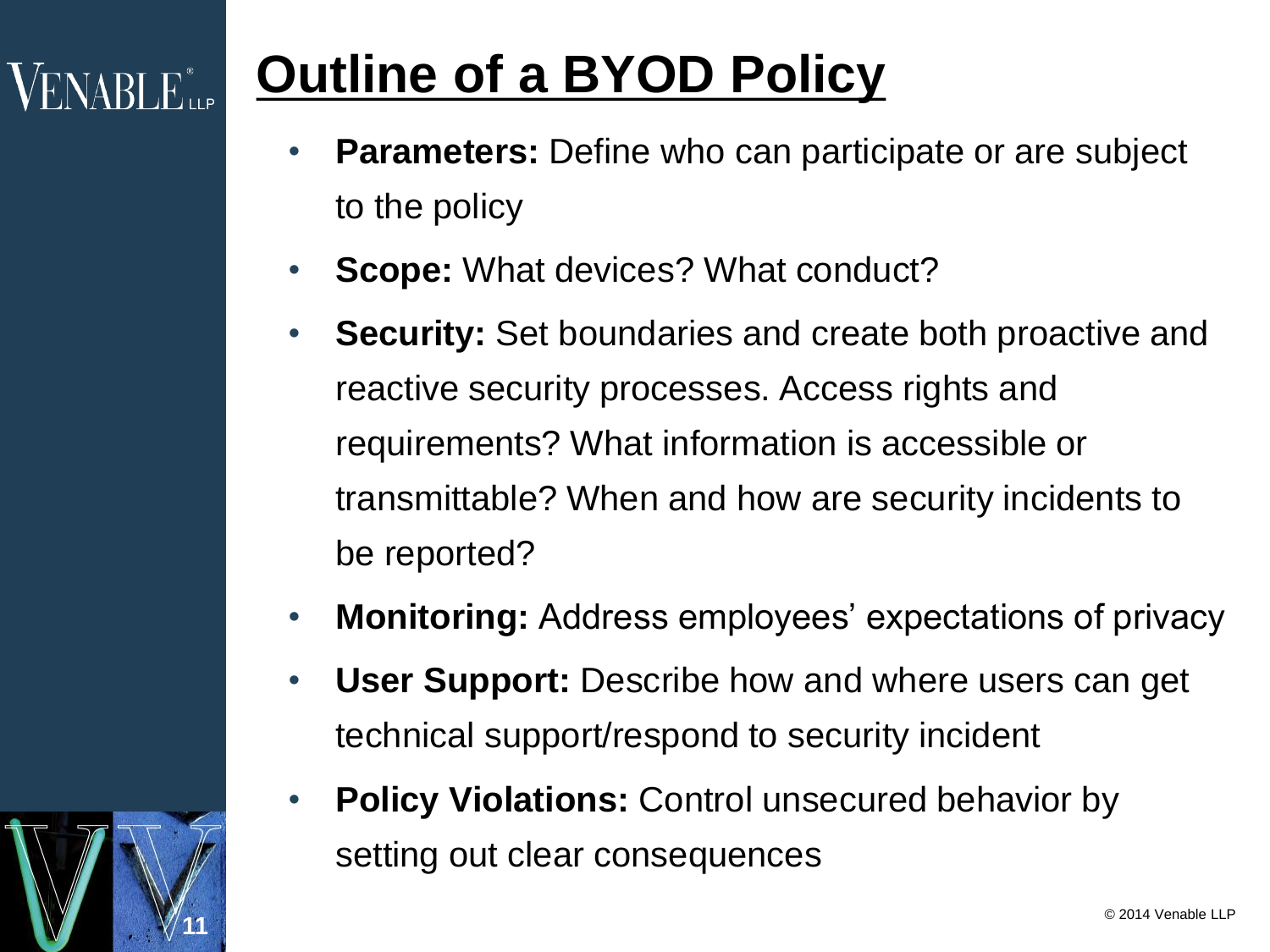# **BYOD Policy and Compliance**

**12**

**VENABLE** LLP

#### • **Cybersecurity regulations and guidelines:**

- HIPAA: The HIPAA Security Rule requires that covered entities at least consider whether encryption of personal health information, such as medical history, test and laboratory results, and insurance information, in electronic form is feasible and, if not, to document the basis for that conclusion. 45 C.F.R. pt. 164.312(a)(2), (e)(2).
- GLB: Gramm-Leach-Bliley protects information held by financial institutions, such as account and Social Security numbers. GLBA's safeguarding regulations requires covered entities to identify risks to the security of customer information (including a risk assessment of computer information systems), and contractually require service providers to implement and maintain safeguards. 16 C.F.R. pt. 314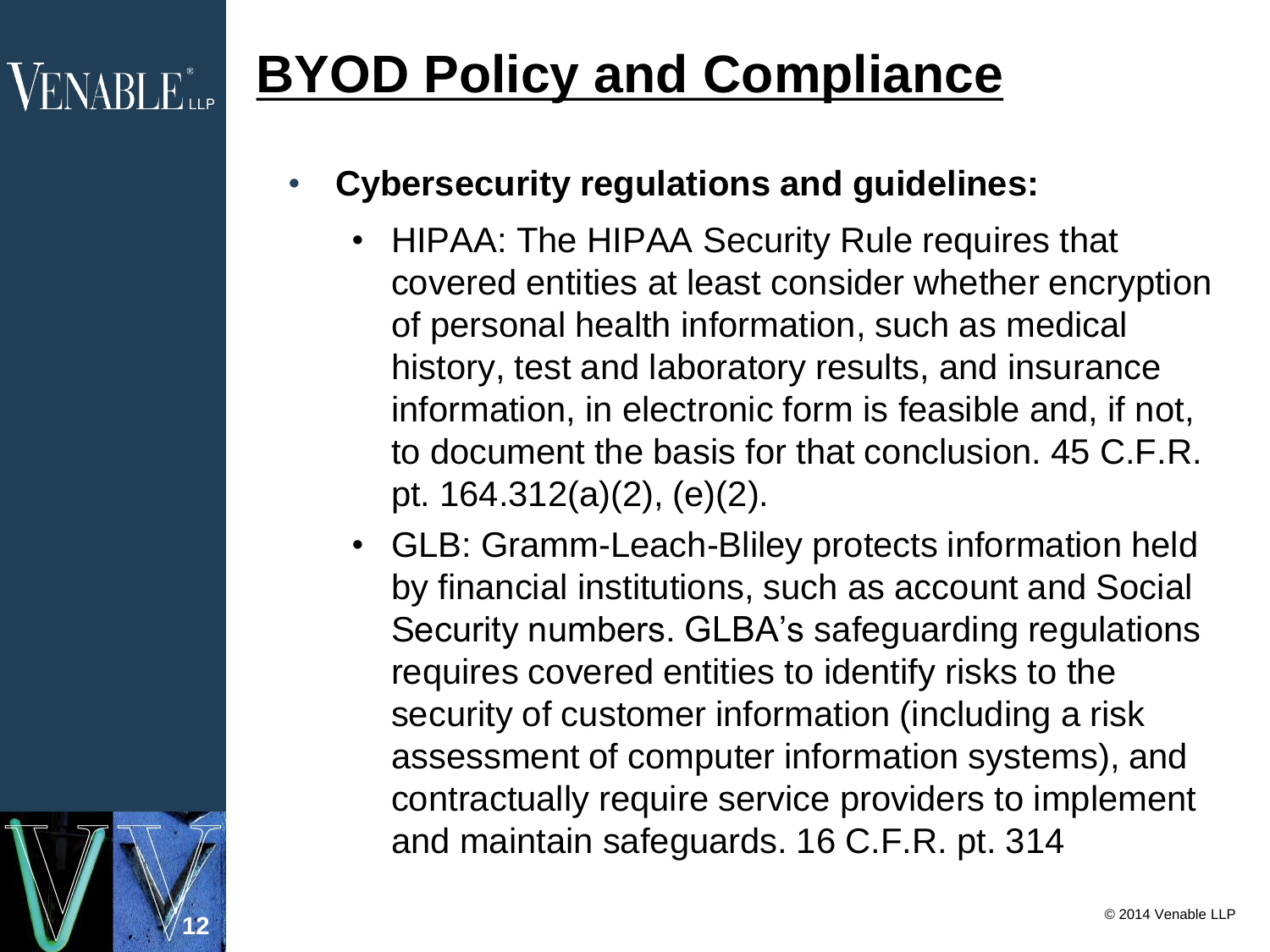## **BYOD Policy and Compliance**

#### • **Record keeping rules:**

**13**

**VENABLE** 

• Records of communications by an employee pertaining to the firm's business must be maintained, retrievable and reviewable. SEC Rules 17 a-3 and 17 a-4; NASD Rule 31101

#### • **Compliance with state laws and rules:**

- California: Imposes a general statutory duty on businesses to safeguard personal information. Cal. Civ. Code §§ 1798.80 et seq.
- Massachusetts: Specifically addresses portable devices, requiring encryption of personal information stored on them. Mass. Regs. Code tit. 201, §§ 17.03 – 17.04
- Texas: Imposes a general statutory duty on businesses to safeguard personal information. Tex. Bus. and Com. Code tit. 11, § 521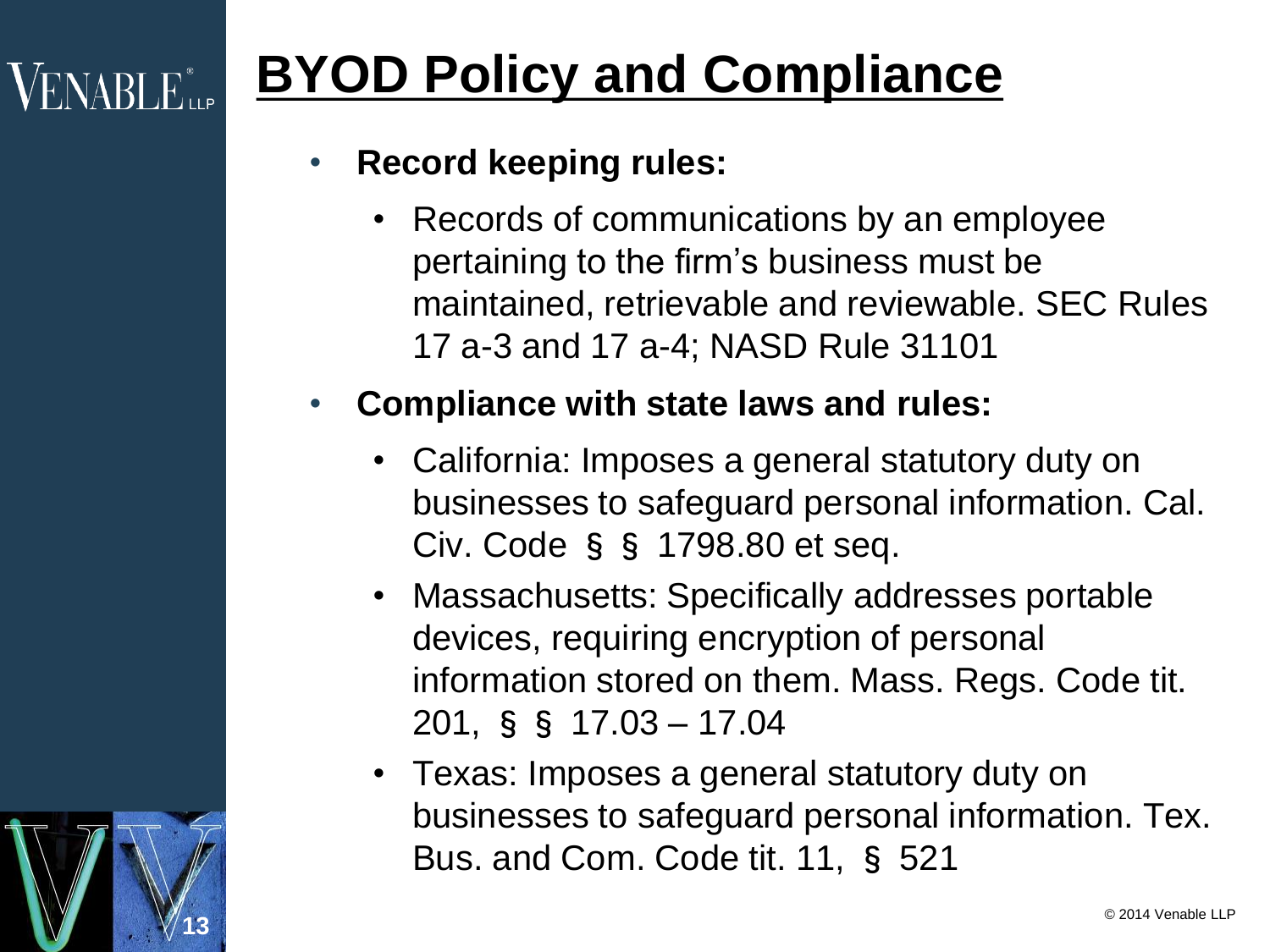## **Additional Policy Considerations**

- Existing trade secret or email/computer policies
- Existing EEO, collective bargaining, and other policies
- Guidelines for configuring devices
- Particular response to a data breach
- Guidelines and processes for litigation ( such as preserving and deleting data)
- Safety (for example, a policy against using a device while operating a vehicle)
- **Training**

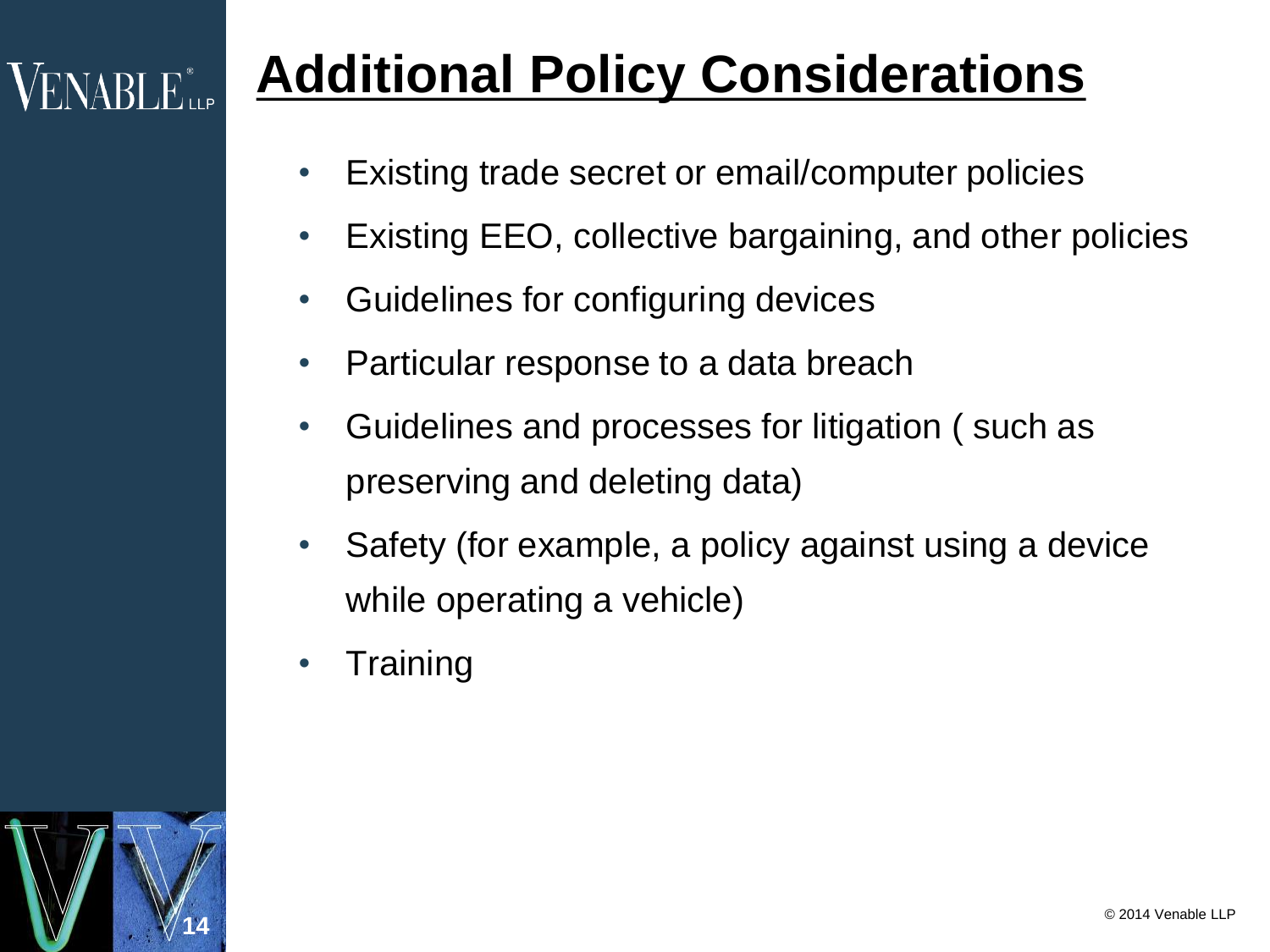

# **Integrating BYOD in Your Workforce**

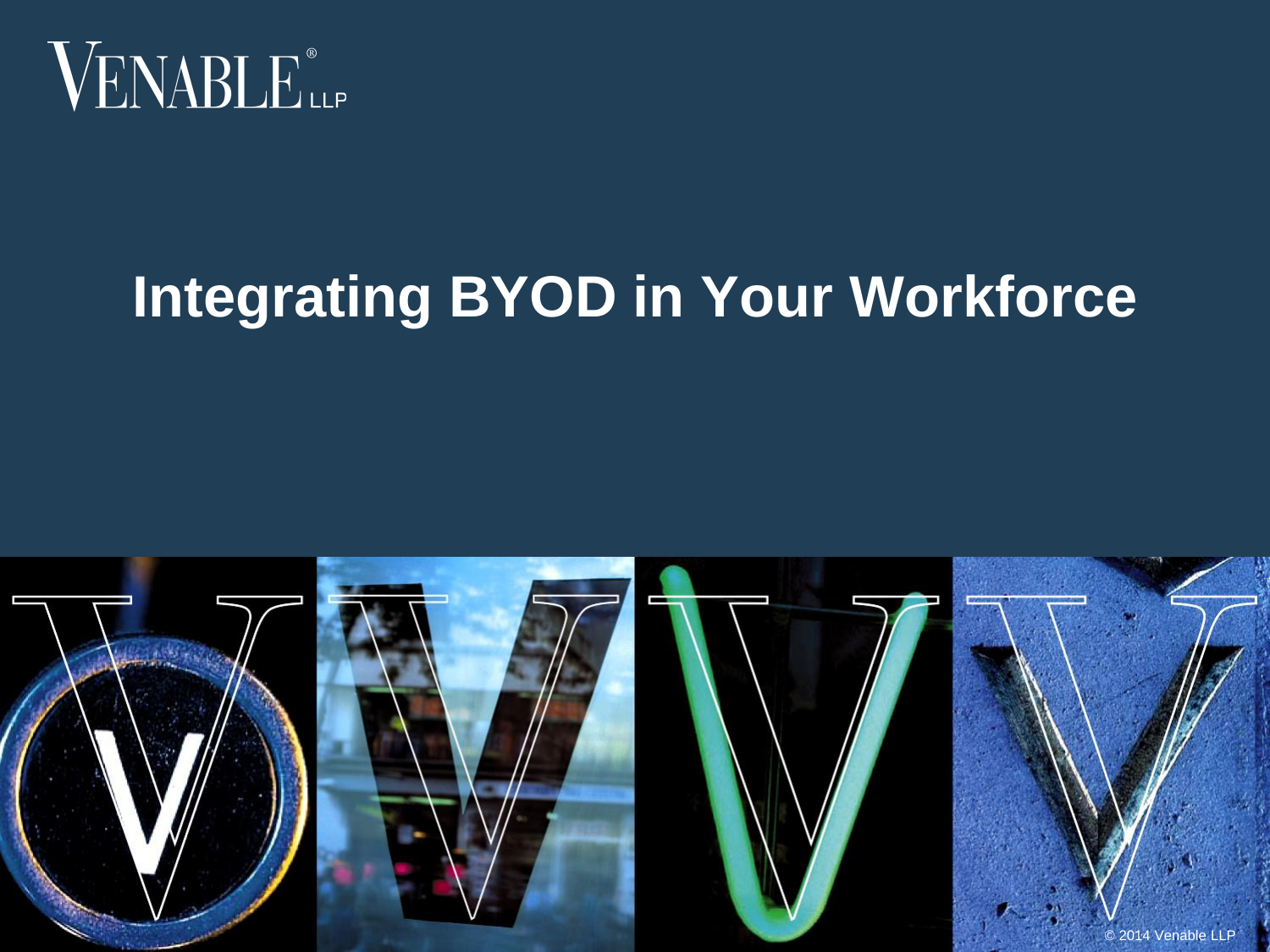# VENABLE<sup>®</sup>LLP

#### **Overview**

- Management Issues
- Equal Employment and BYOD
- Wage and Hour Issues
- OSHA Workplace Safety and Health
- Unionized Workforce
- International Considerations

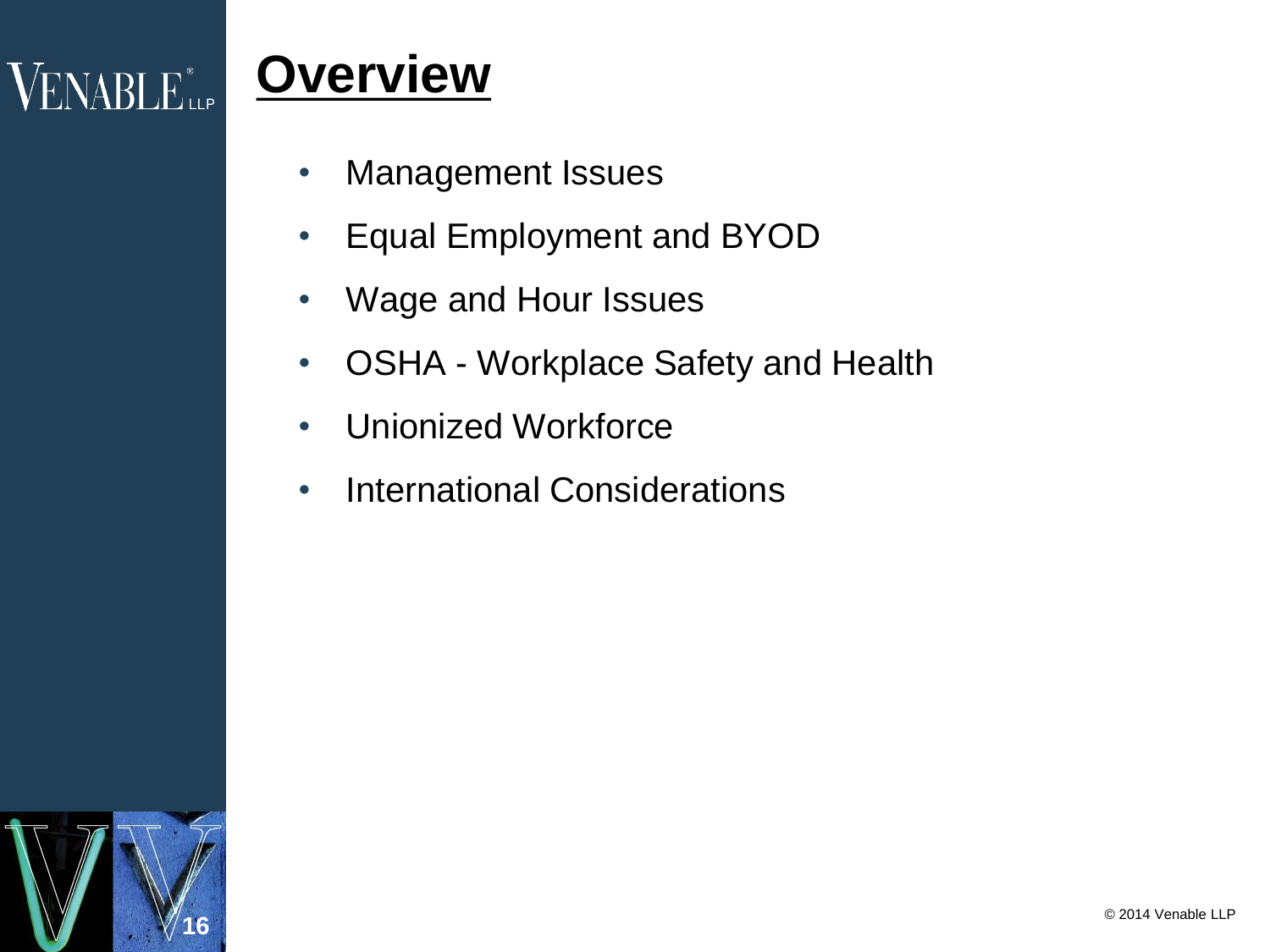### **Management Issues**

- BYOD has the potential to expand the scope of employment
- BYOD combines the workplace with the private sphere
	- Information about employees' private lives
	- Use of devices by employees' families and friends
- "Devices" are not simply phones, but combine a broad range of abilities and activities
	- For example, apps for diabetes management



 $\mathsf{VENABI}\_\mathsf{Lip}^*$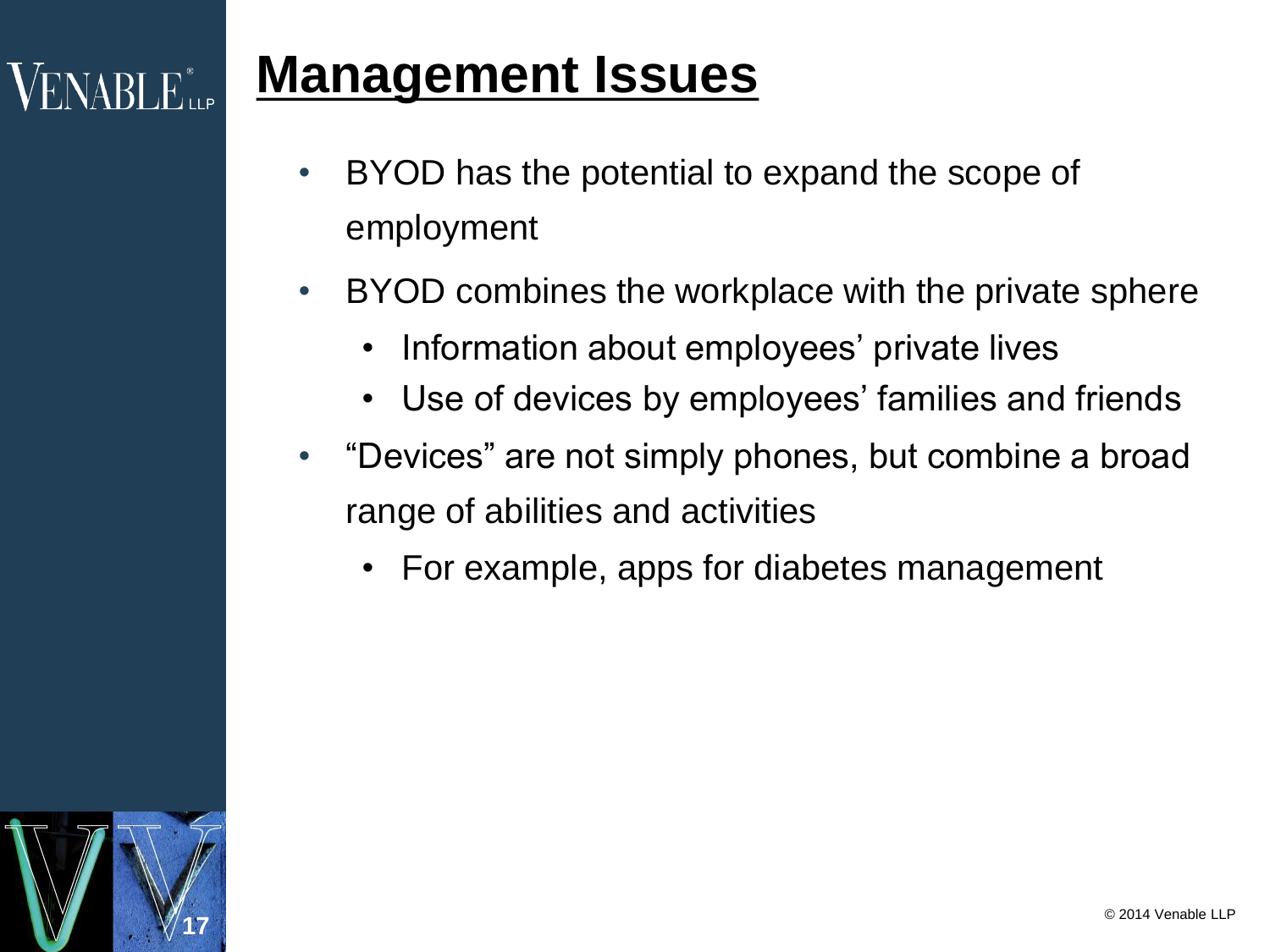## **Equal Employment Opportunity**

- Translating current company policies to BYOD (for example, harassment policies)
- Developing new policies to cover quasi-work environments
- Accommodating people with disabilities



 $VENABI$   $E_{\text{use}}$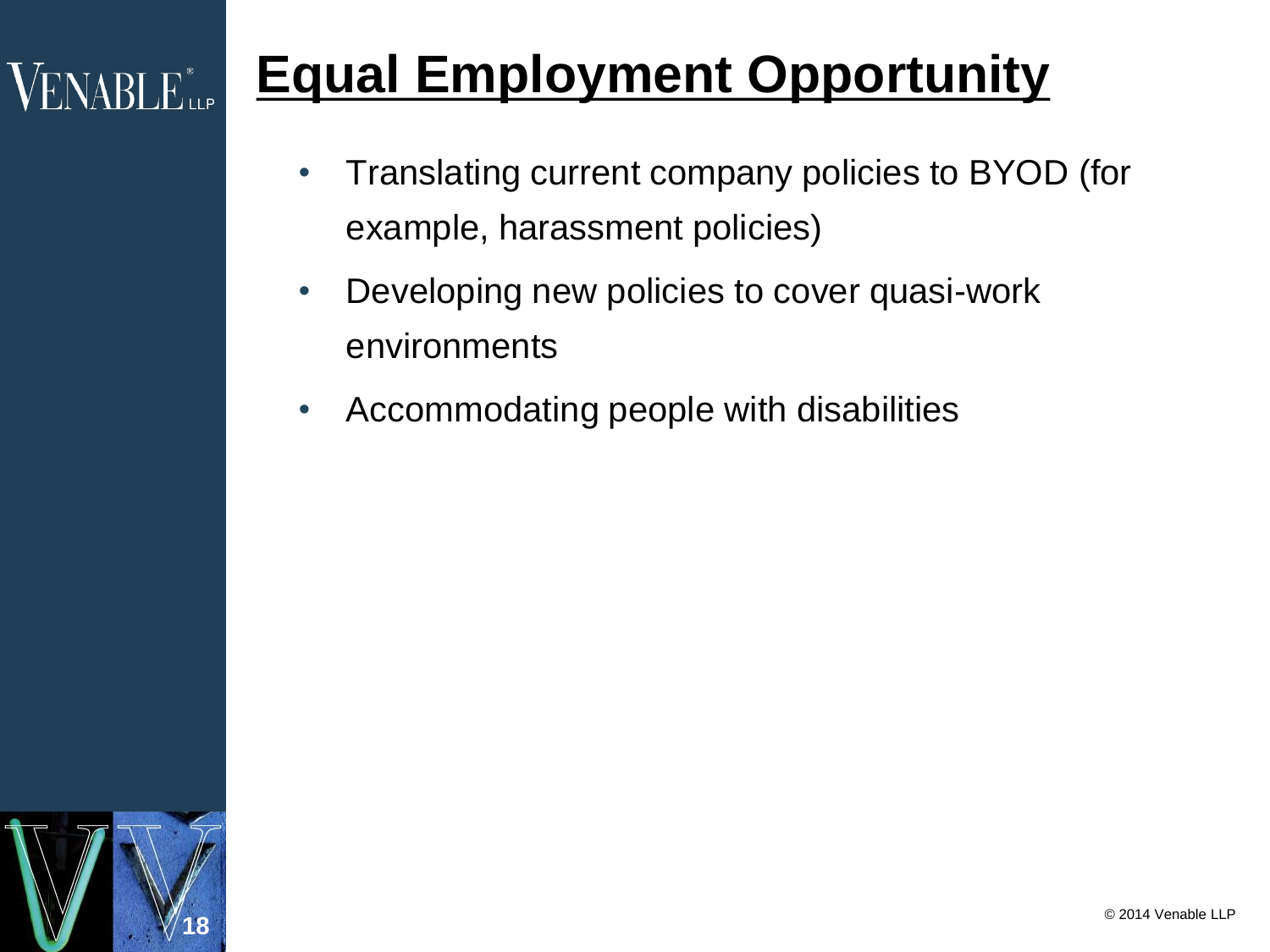### **Wage and Hour Issues**

- Off-the-clock work and overtime
- Employee reimbursement (state law reimbursement requirements)
- Tracking usage of dual-use devices



**VENABLE** LLP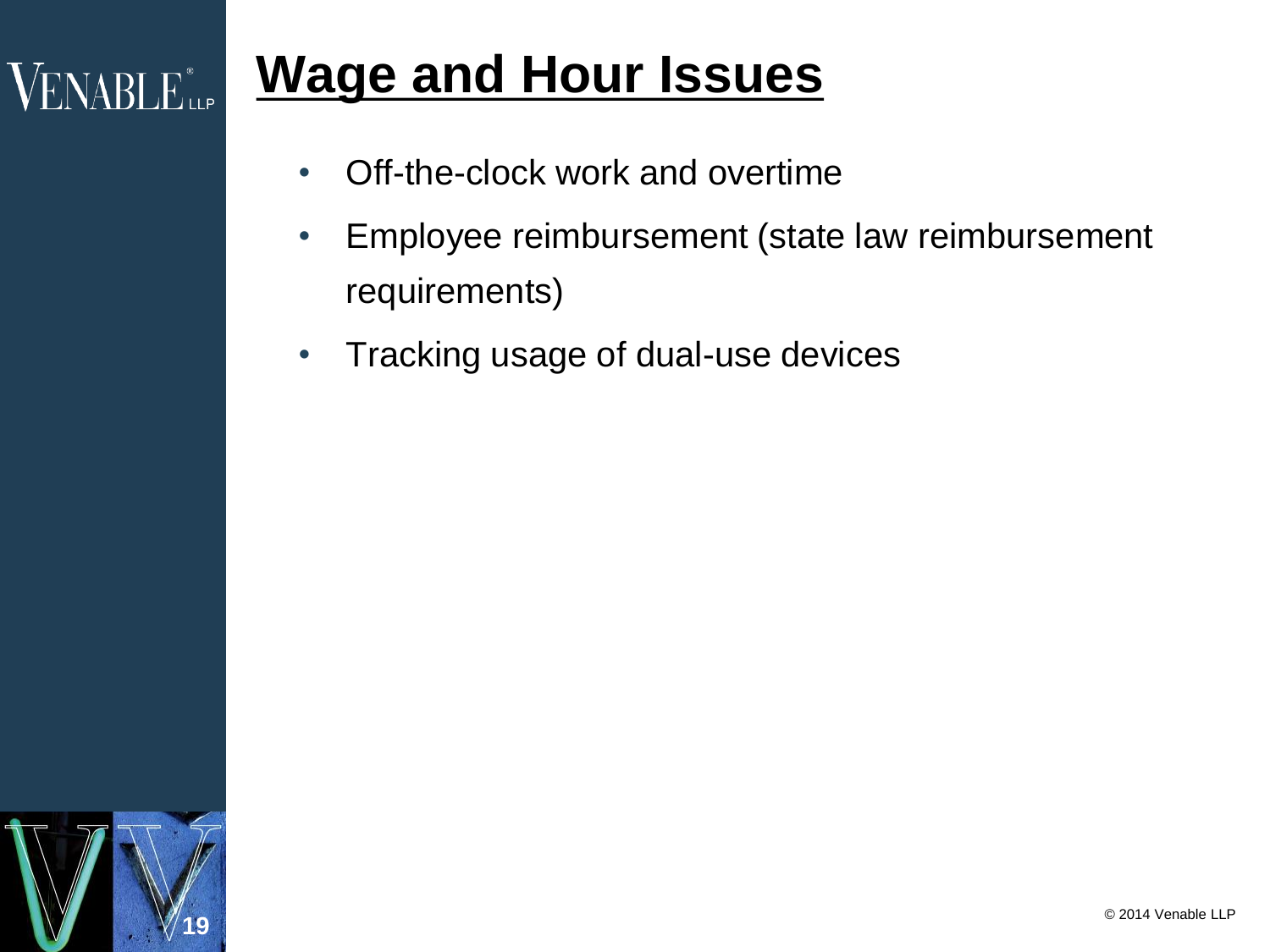## **Workplace Safety and Health**

- OSHA regulations and BYOD
	- Distracted driving: Work-related texting and emailing while driving
	- Repetitive stress injuries



VENABLE<sup>®</sup>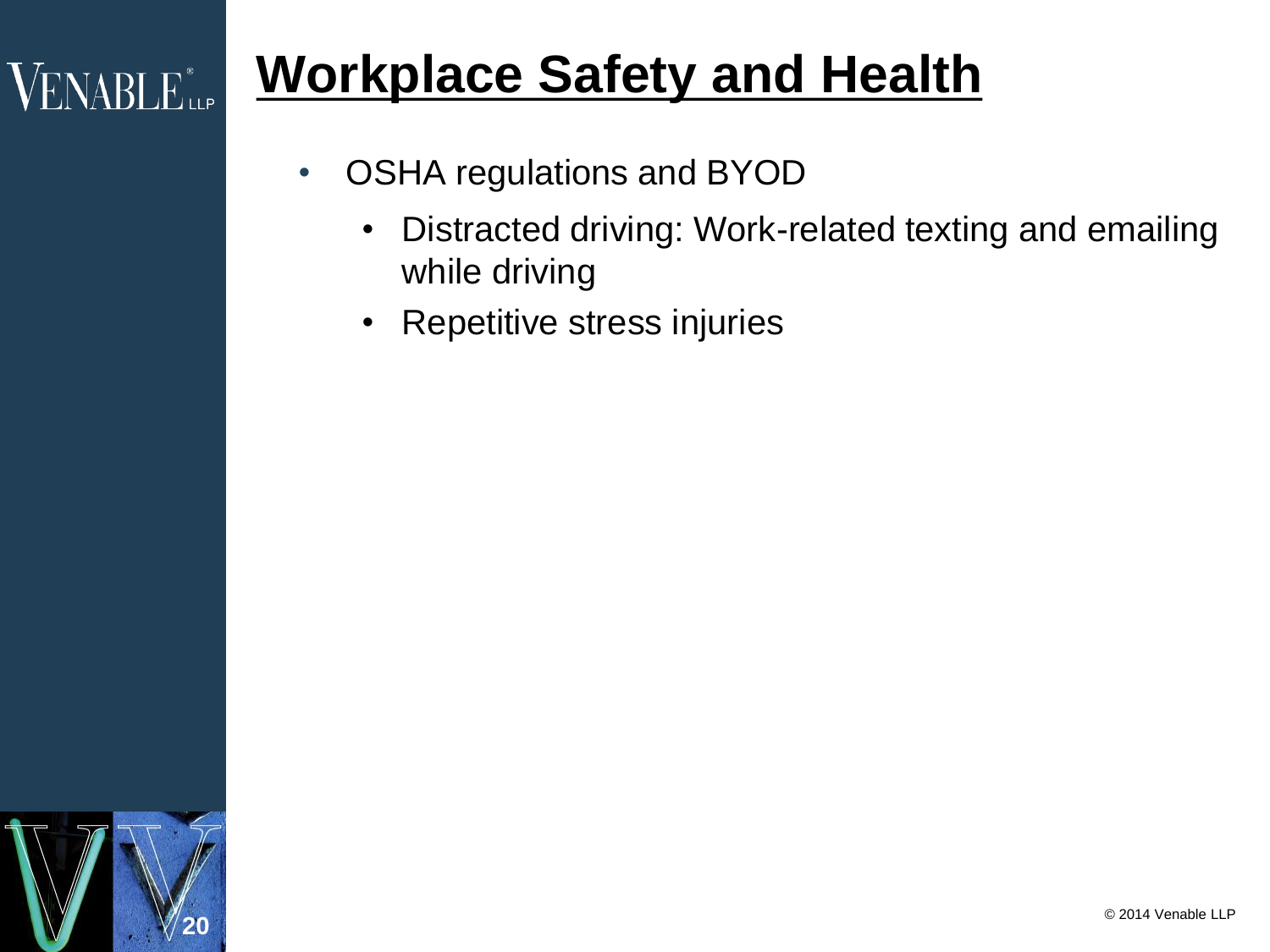## **Unionized Workforce**

• BYOD policies may be covered by and subject to collective bargaining agreements



**VENABLE** LLP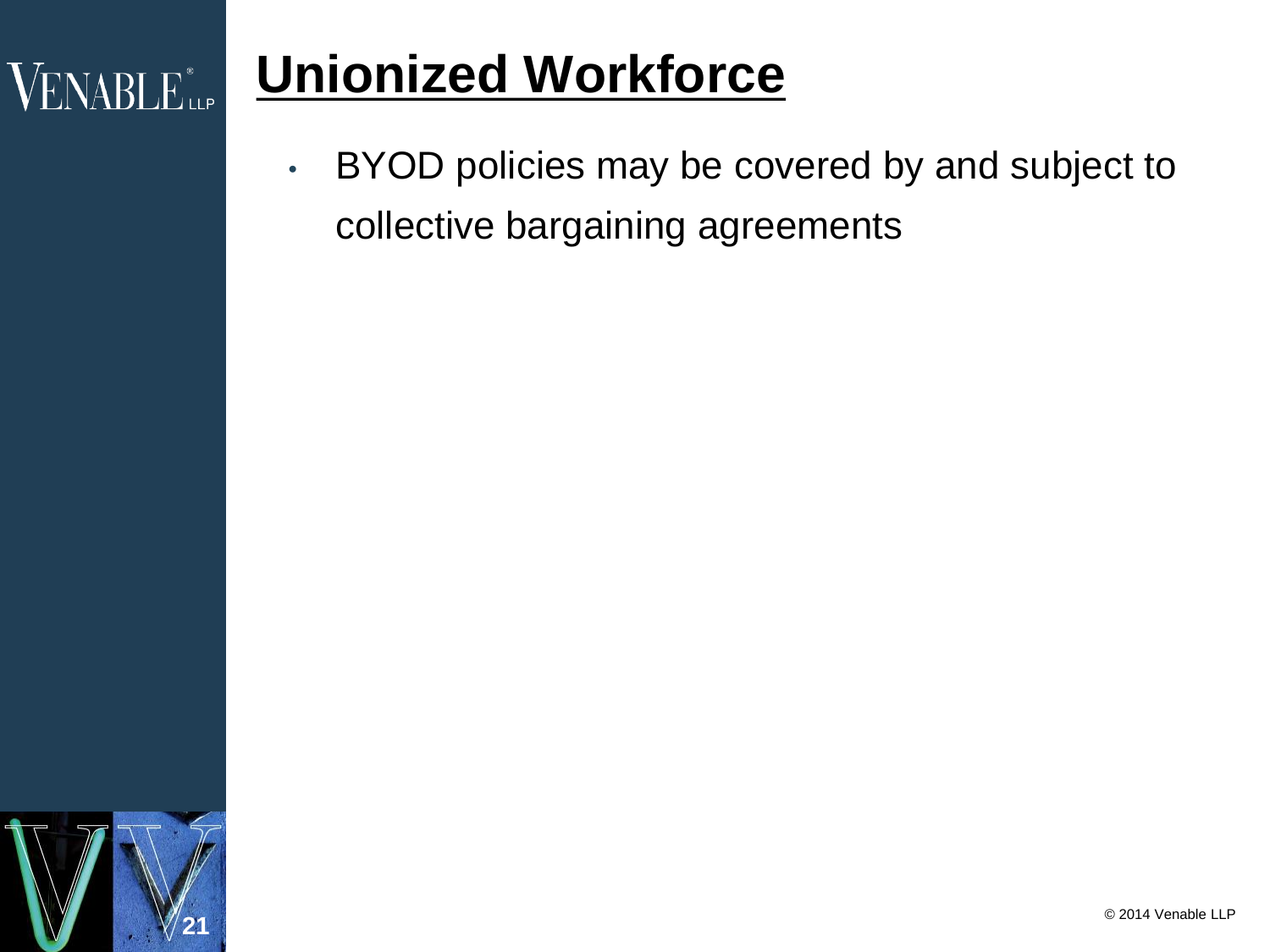## **International Considerations**

- Border searches:
	- Devices can be searched and detained without a suspicion of criminal activity
	- Consent is not required
- Foreign wage-hour laws: The EU has stricter wage-hour laws than the United States, requiring separate or additional controls
- International privacy laws: Device monitoring and security measures must be evaluated under multiple privacy regimes



 $\sf{VENABLE}^*$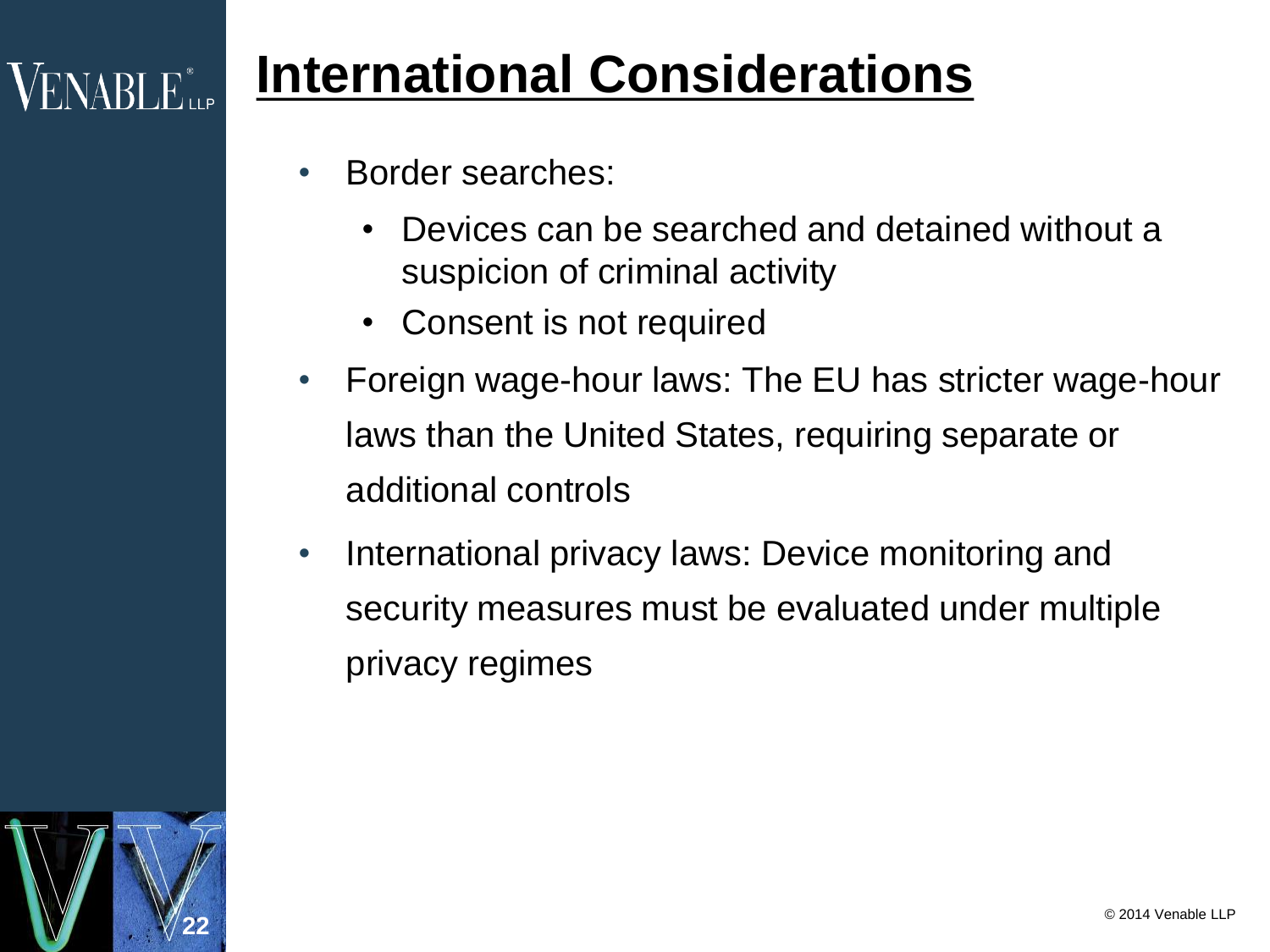

### **Lessons from the Front Lines**

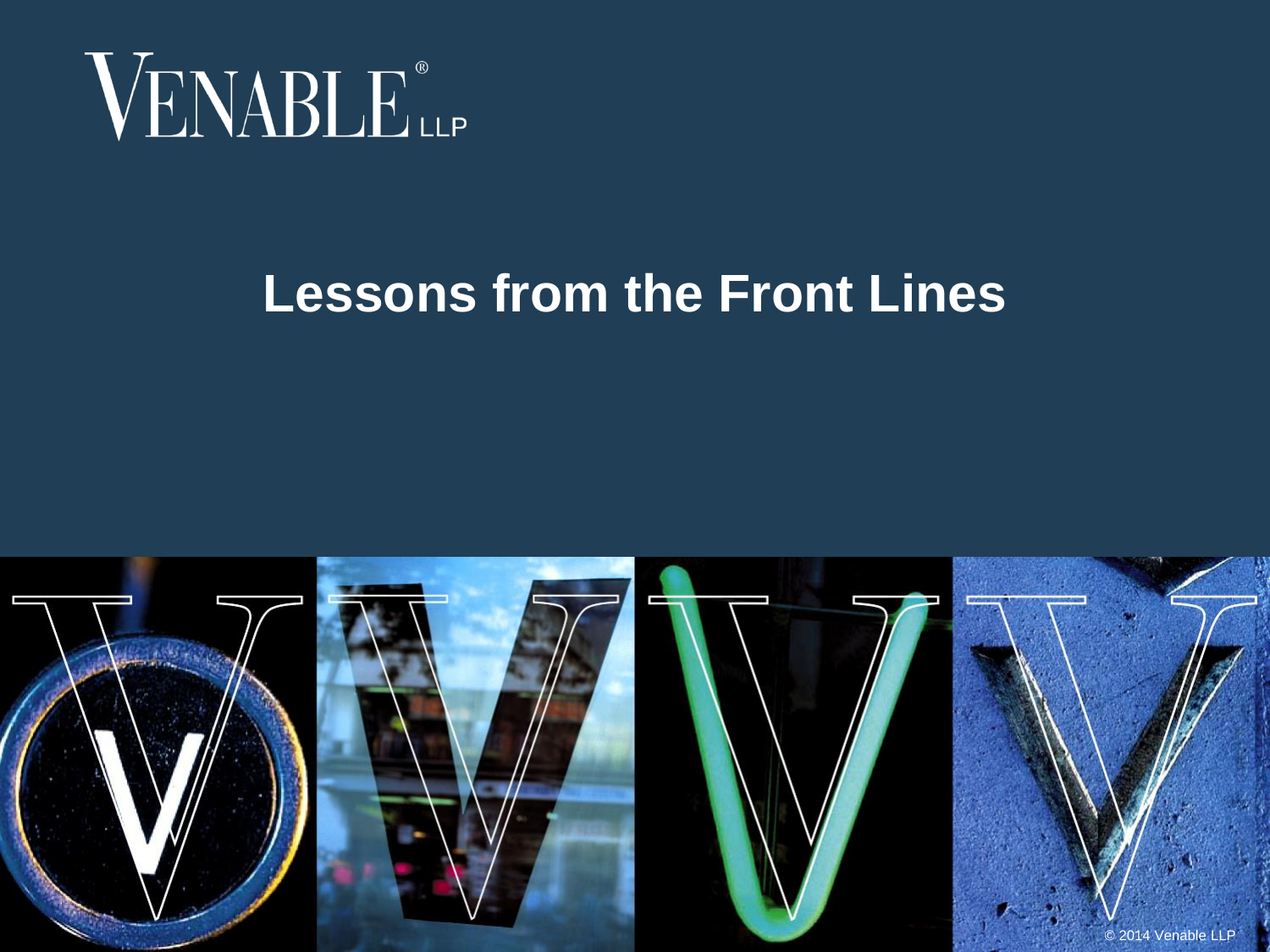# VENABLE<sup>®</sup>LLP

# **Challenges in Drafting a BYOD Policy**

- Multiple stakeholders
- Traditional notions of enterprise IT structure
- Employee perceptions
- Uncertain legal landscape
- Achieving employee compliance

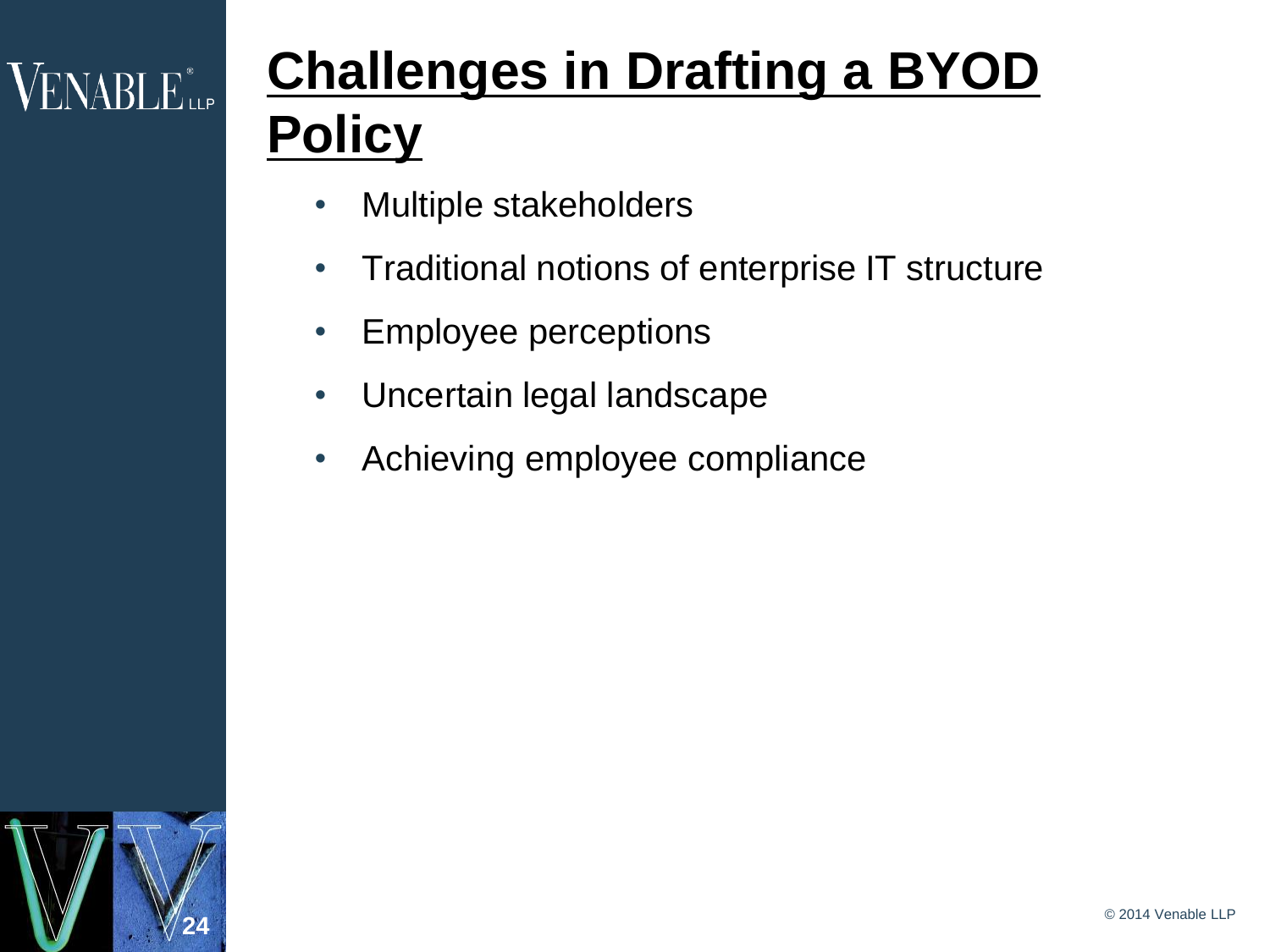#### **The Culture of BYOD**  $\rm VENABI$   $\rm E_{\rm up}^{\ast}$

- Reflecting organization culture/risk tolerance
- Ownership does NOT equal expectation of privacy
- Building Success: Weaving BYOD into existing policies
- Training

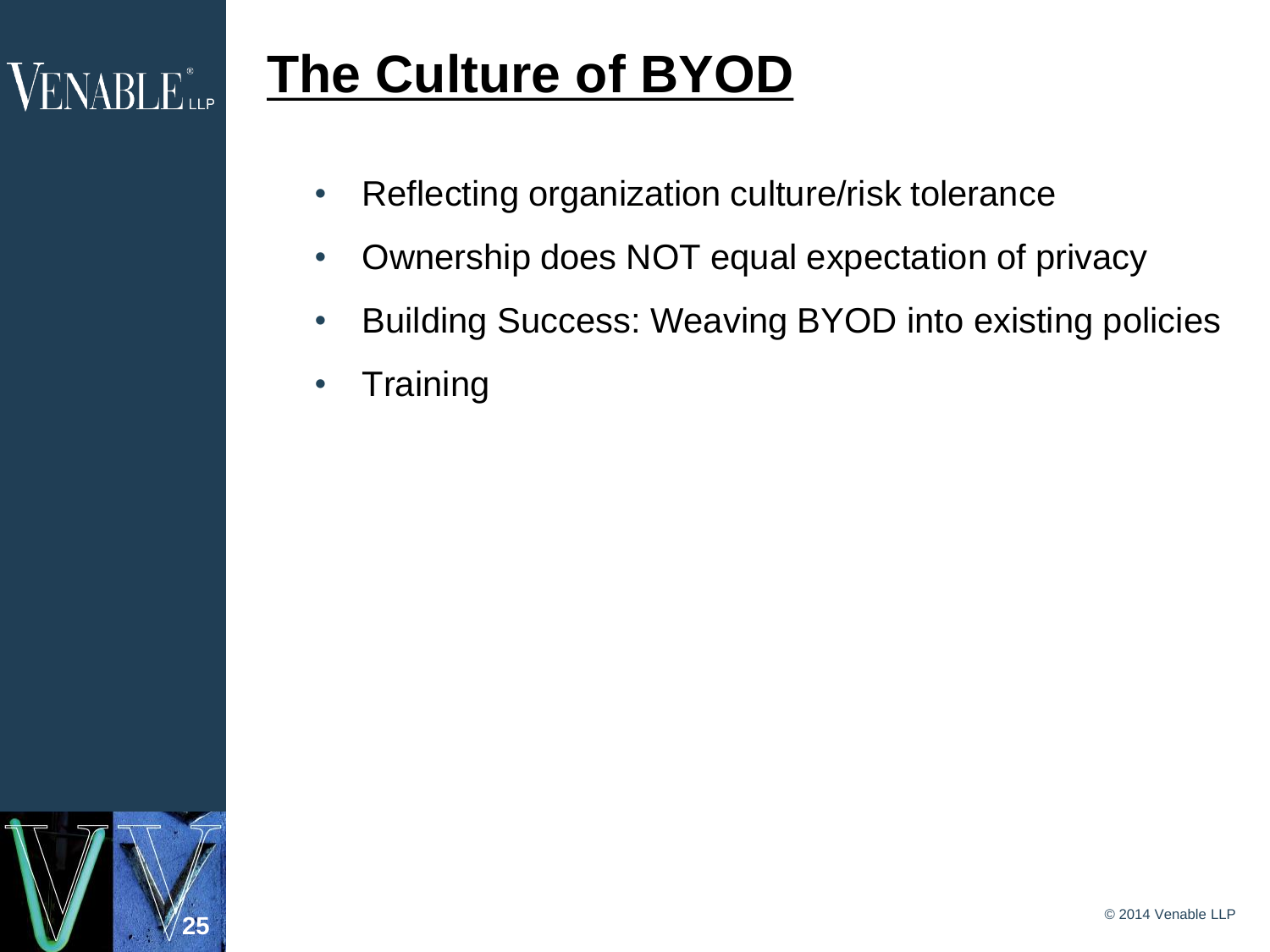## $\rm VENABI$   $\rm E_{\rm up}^*$

# **An Ongoing Effort**

- Rapid changes in devices/platforms and capabilities (phones, tablets, "phablets", etc.)
- Increase in third-party software and access points
- Devices often defined/demanded by employees
- Flexible/coordinated review process

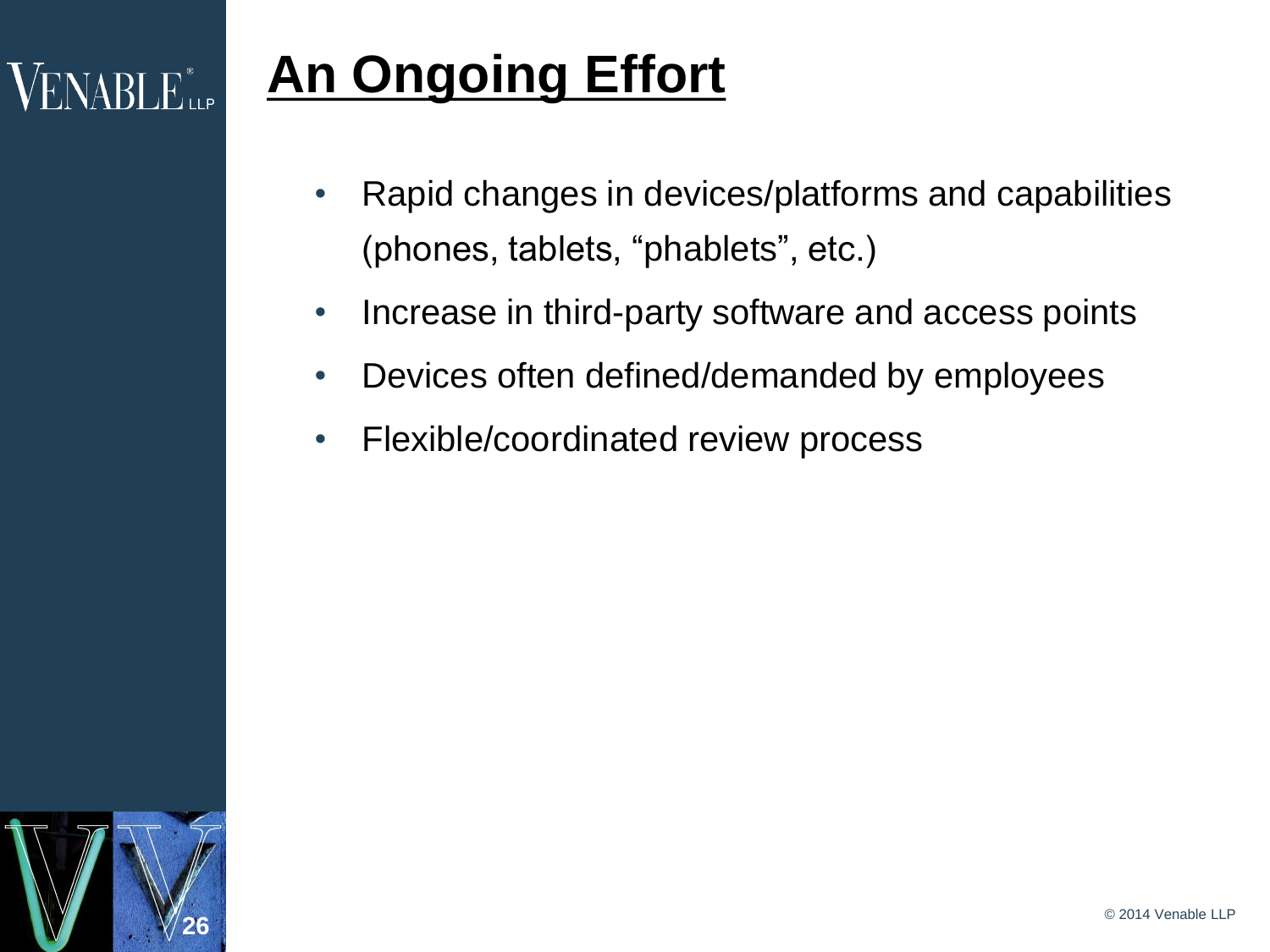## **VENABLE** LLP

## **Closing Observations**

- Implementation is key: Active management/dedicated resources
- Use technology to control technology
- Data Loss Prevention (DLP) is a primary concern
- Productivity

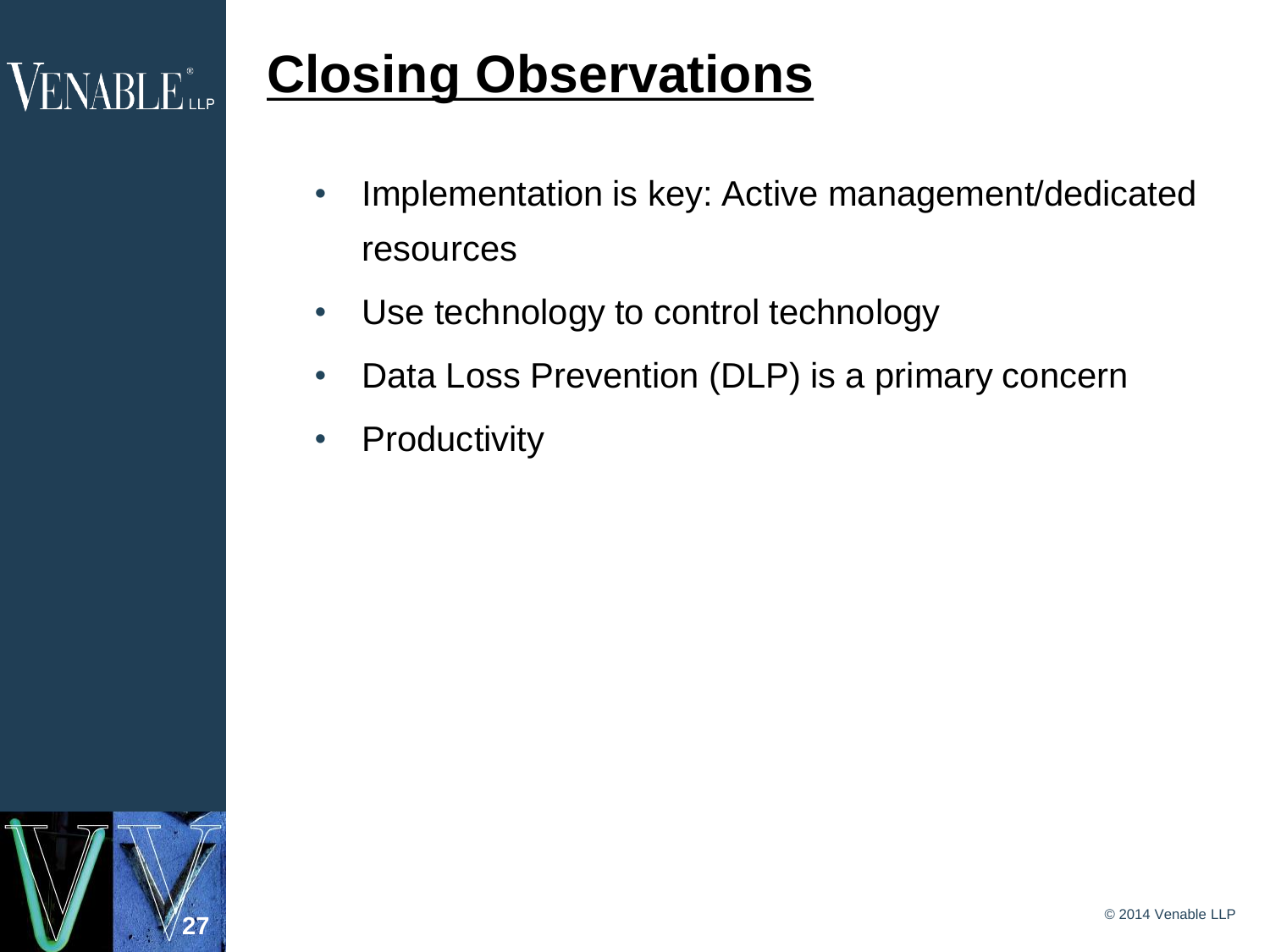

## **Putting It All Together**

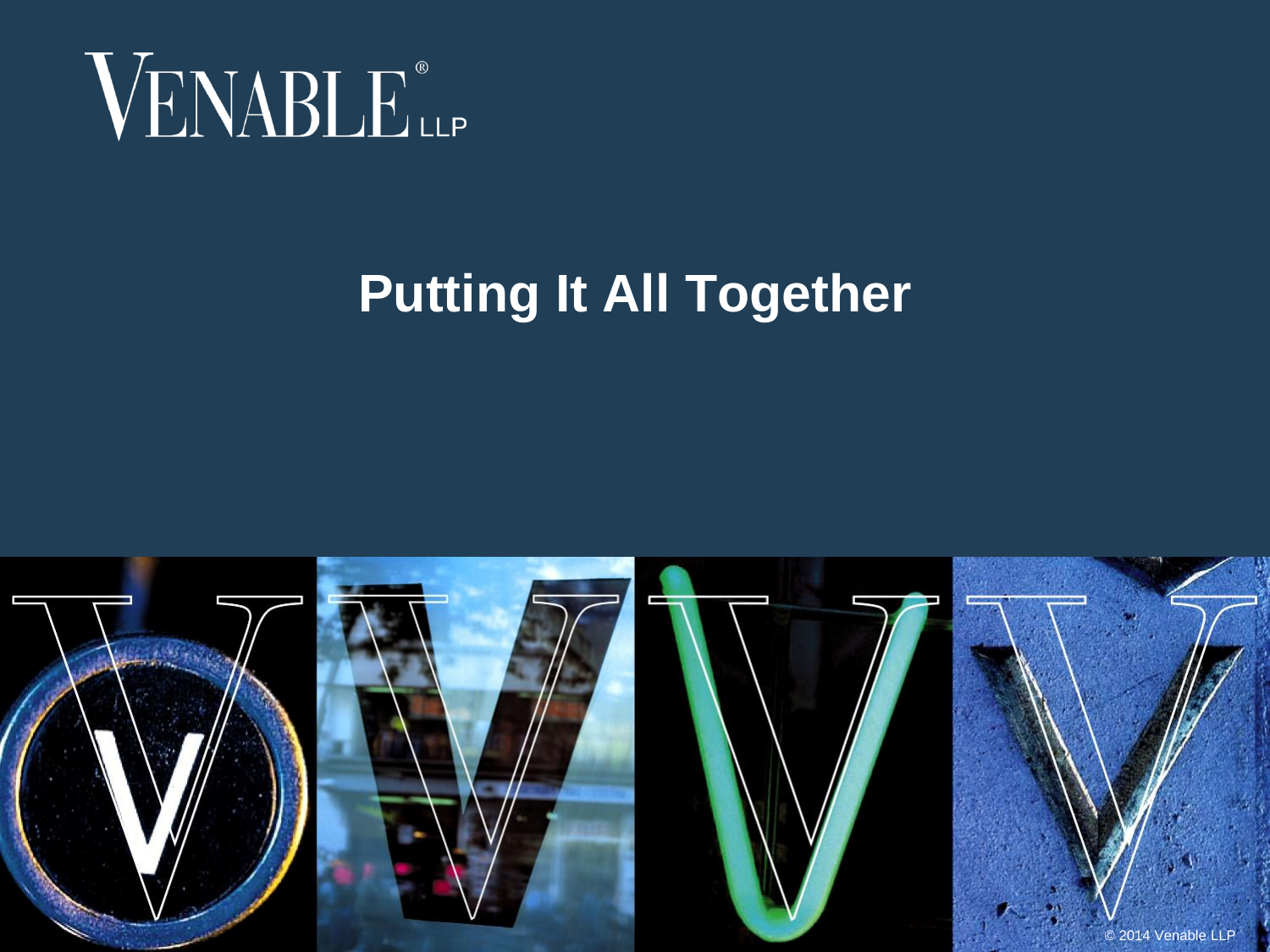# $\mathsf{VENABI}\, \mathsf{E}_{\mathsf{up}}^*$

**29**

# **Putting it All Together**

- Goals of a BYOD Policy:
	- Setting expectations
		- Draw lines between work-use and private-use
		- Develop awareness around BYOD issues
	- Meeting compliance requirements
		- HIPAA
		- SEC
		- GLB
	- Avoiding undue cost, risk, and liability
		- Litigation and discovery
		- Equal Employment considerations
		- Protecting trade secrets

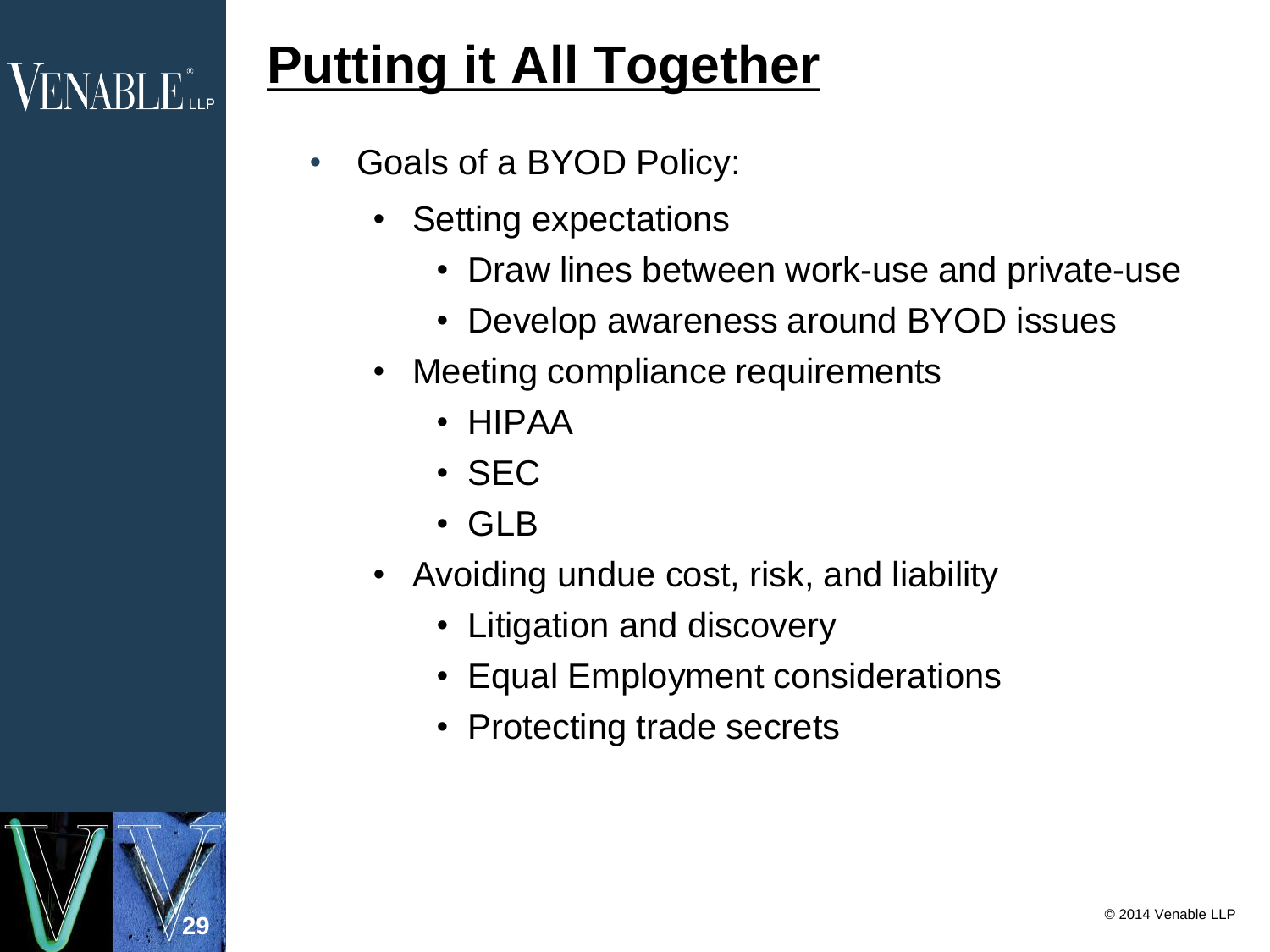## $\rm VENABI$   $E_{\rm{up}}^*$

# **Translating Goals and Risks into a BYOD Policy**

- Address current and anticipated risks
- Obtain informed employee written consent, and involve employees in the policy through training
- Keep the policy adaptable to meet unexpected challenges

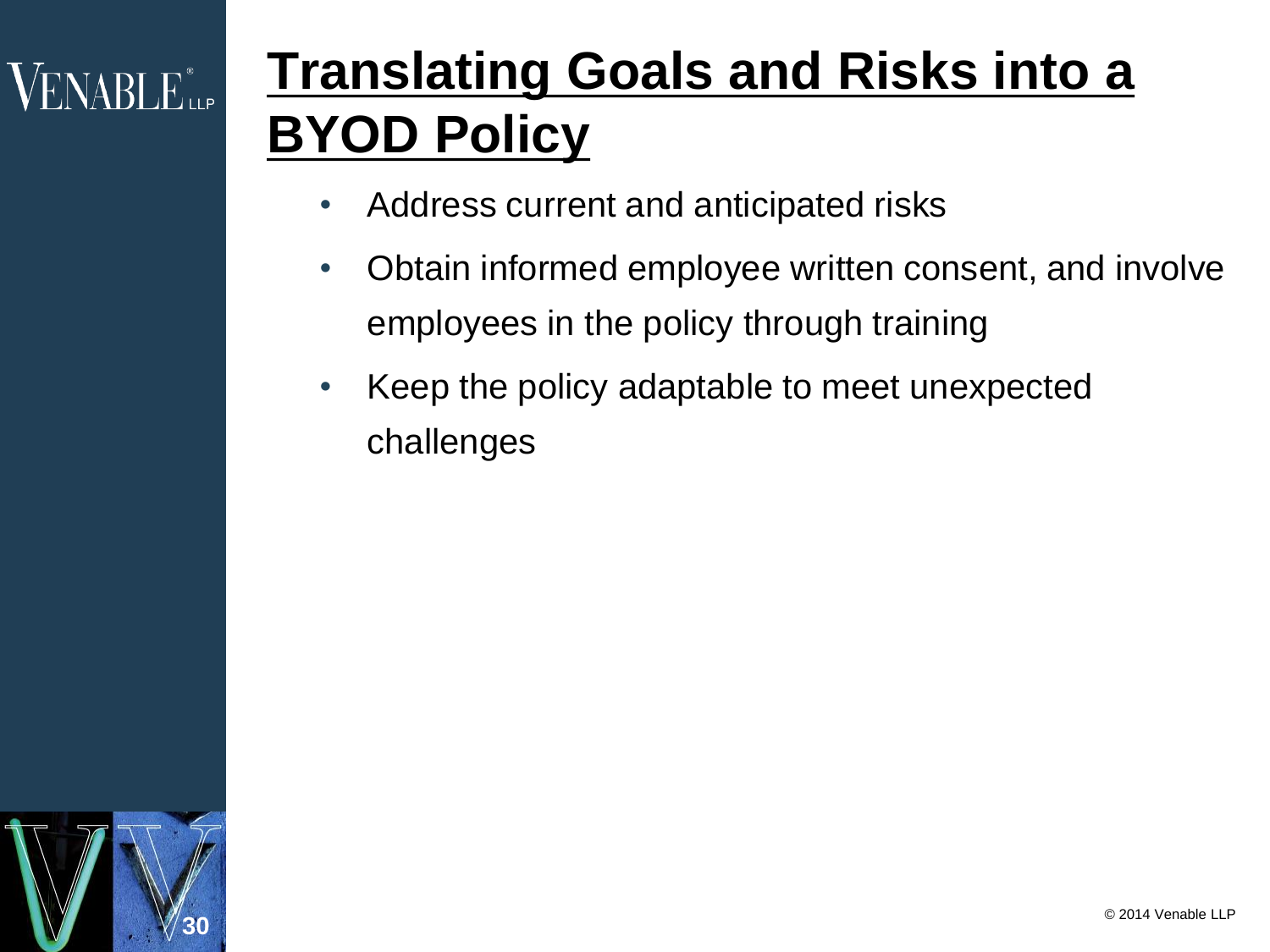## **Keep an Eye on the Future**

- Stay current with BYOD-related laws, regulations, and trends
	- Federal legislation
	- State laws (for example, California)
- Follow the development of cybersecurity and BYODspecific guidelines
	- NIST Framework
	- NIST Guidelines for Managing the Security of Mobile Devices (Special Publication 800-124)
	- EU Privacy Directives, and Proposed GDPR
- Keep your BYOD policy active

**31**

**VENABLE** LLP

- Address changes in law and culture
- Investigate additional solutions (such as cyberinsurance)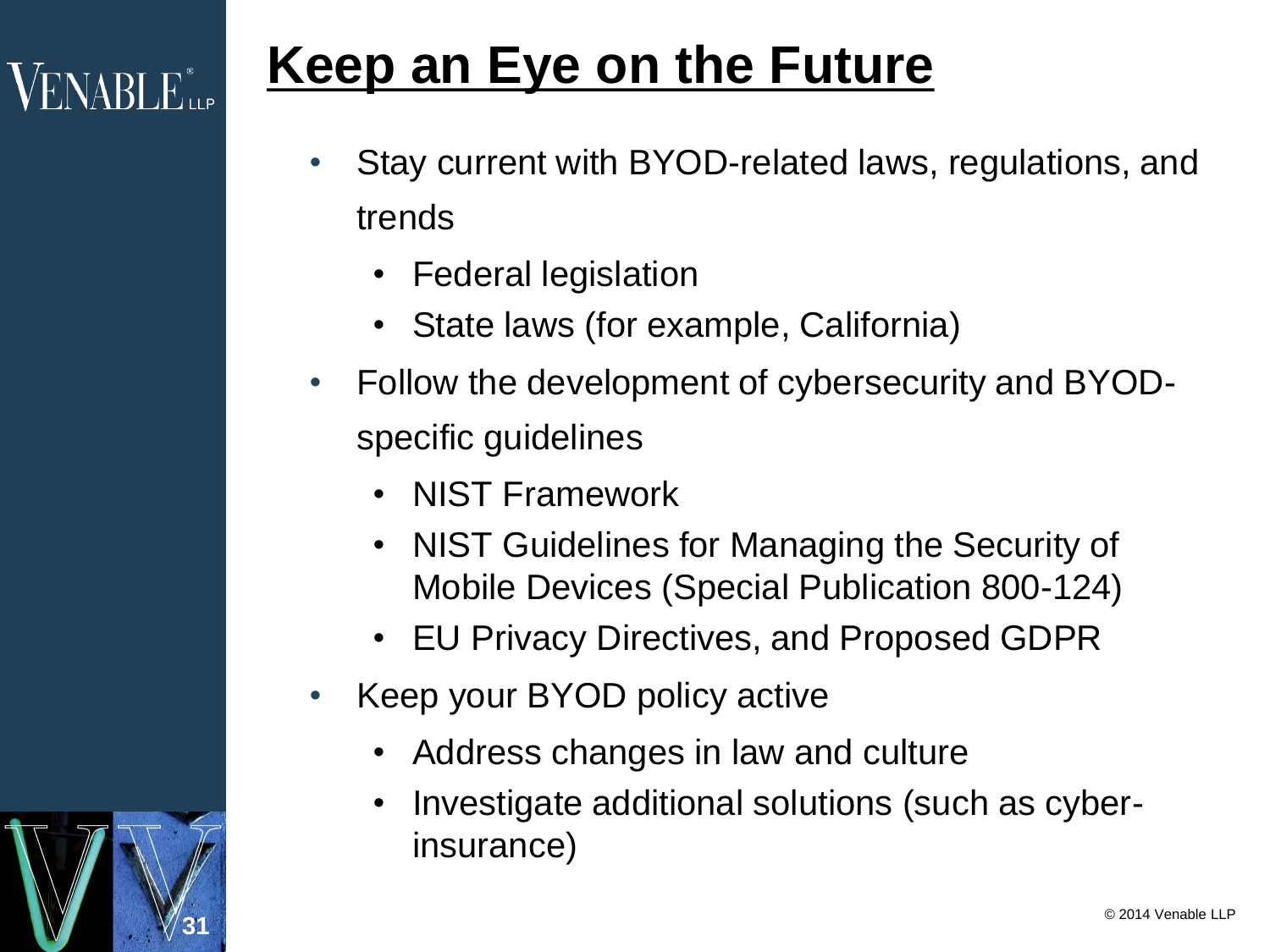

#### **Takeaways and Questions**

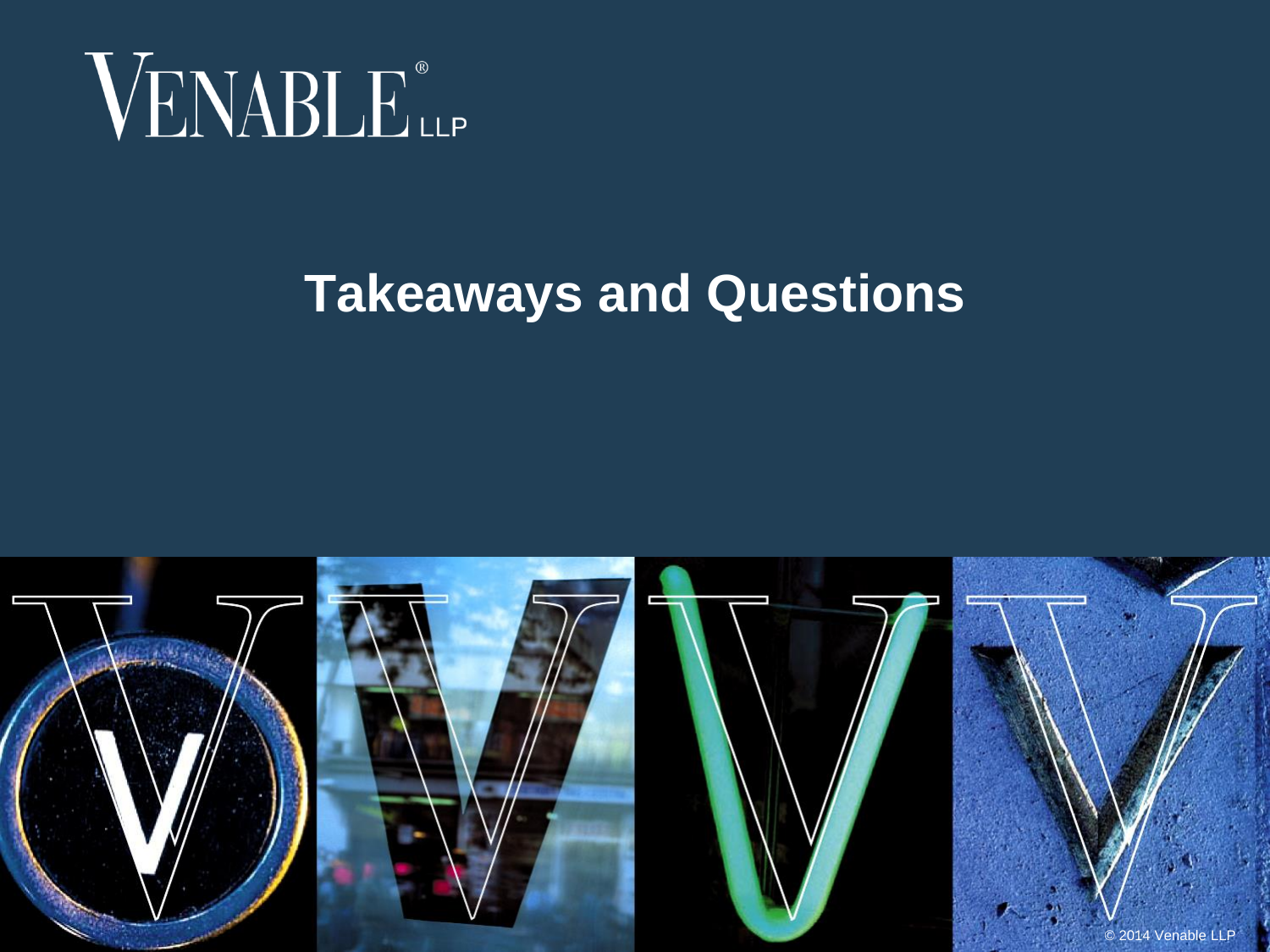## **Ensure a "Triple A" BYOD Policy**

- Awareness
	- Stage One: All parts of company leadership, executive, legal, and IT, must agree on the need for a policy
	- Stage Two: Users must know about the policy and the BYOD program in general
- Acceptance
	- Users must accept a BYOD program, through informed written consent
- Action
	- The BYOD policy is only a starting point, it must be actively used, revised, and improved



**VENABLE** LLP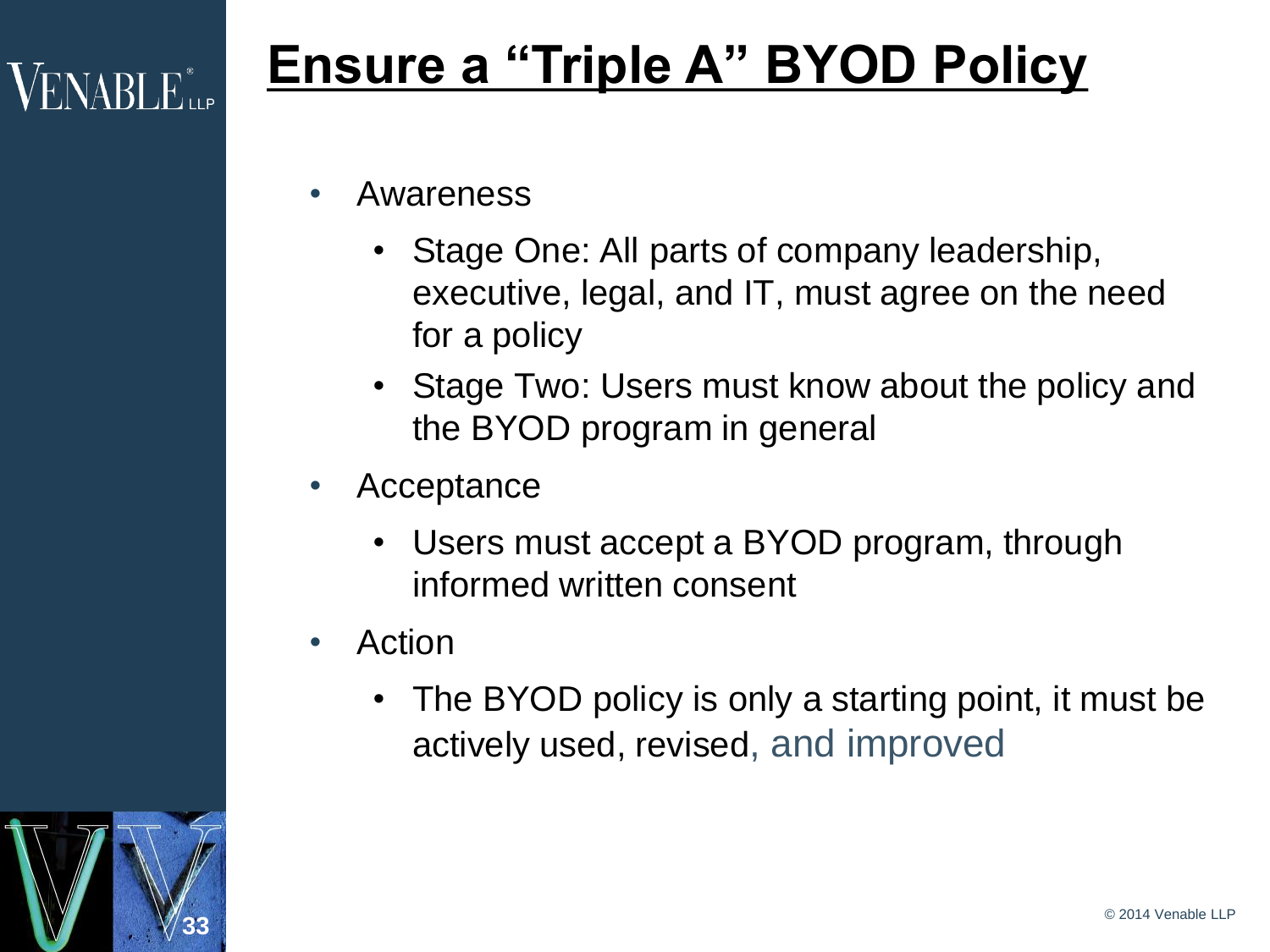# **VENABLE** LLP

# **Key BYOD Policy Considerations:**

- **1. Policy:** Ensure you have a BYOD policy.
- **2. Focus:** Draft for "YOUR" organization.
- **3. Clarify Expectations:** Clearly define work-use and private-use.
- **4. Informed Consent:** Employees must expressly accept how and for what purpose the organization may access their devices.
- **5. Connections:** Consider how your employees connect remotely.
- **6. Information:** Consider what kind of data will be accessible or transmitted.
- **7. Compliance:** Consider statutory, regulatory, and contractual requirements.
- **8. Training:** Keep BYOD users up-to-date on acceptable uses for dual-use devices.
- **9. Monitoring:** Consider how dual-use devices will be monitored.
- **10.Stay Current:** Be aware of new technology and regulations.